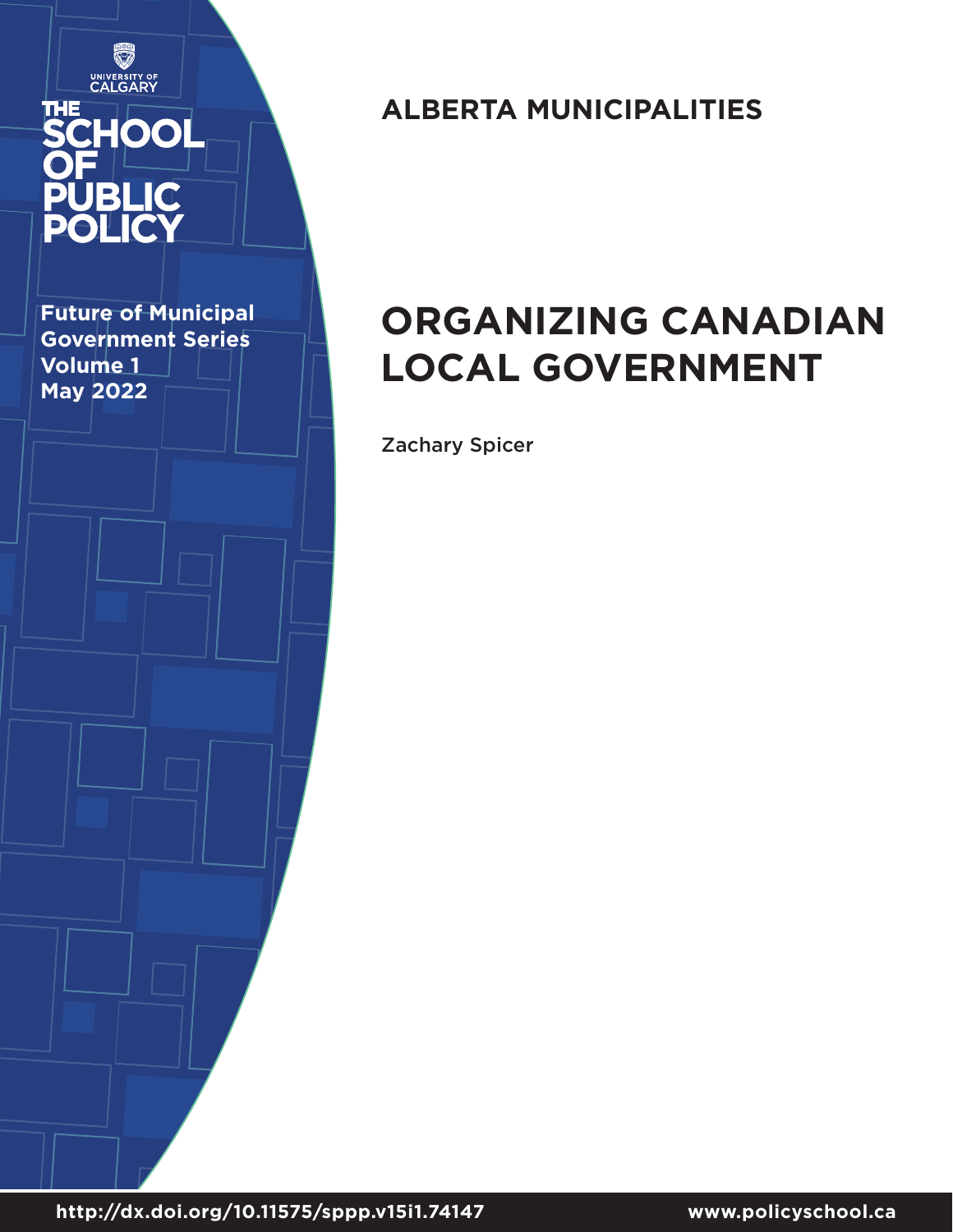# **ORGANIZING CANADIAN LOCAL GOVERNMENT**

Zachary Spicer

# **EXECUTIVE SUMMARY**

There is no one-size-fits all approach to organizing local governments in Alberta. Ultimately, communities will decide on the governance model that best suits their needs. A number of factors must be considered when determining which municipal governance arrangement works best for a given community. It's not a straightforward decision where one model stands out over another. This paper examines the three main models, using examples from across Canada, to look at their pros and cons. Those in decision-making roles about municipal governance in Alberta should consider the comparative perspective presented in this paper if they're concerned with reforming their own models.

The broad municipal governance models examined are single-tier, two-tier and selforganizing. However, they are not mutually exclusive. Self-organizing mechanisms are widely used throughout Canada in both single-tier and two-tier governments.

Single-tier models have a single local government that is responsible for providing all municipal services within a geographic boundary. While this provides for equity in servicing and set lines of authority and accountability, it is rarely the case that a single-tier government encompasses its entire metropolitan region. This results in fragmented systems that require co-ordination and co-operation to control externalities. Toronto does not even cover all of its metropolitan or economic region.

Two-tier models have an upper tier government that shares responsibility with lower tier governments. This allows the different governments to provide services for which they are best suited. However, multiple levels of government can result in inefficiencies and confusion when it comes to electing officials. Both Ontario and B.C. offer good examples of two-tier governance.

Self-organizing models involve interlocal co-operation and co-ordination, allowing municipalities to partner for servicing or to work together on projects that benefit all participants. While research has shown that this works well for larger municipalities, more research is needed, particularly in Alberta, on the effectiveness in smaller communities outside of the major metropolitan areas.

This paper is part of the Future of Municipal Government series, a partnership between the School of Public Policy and Alberta Municipalities. Alberta Municipalities has provided funding for the project. The School of Public Policy retains all academic and editorial control.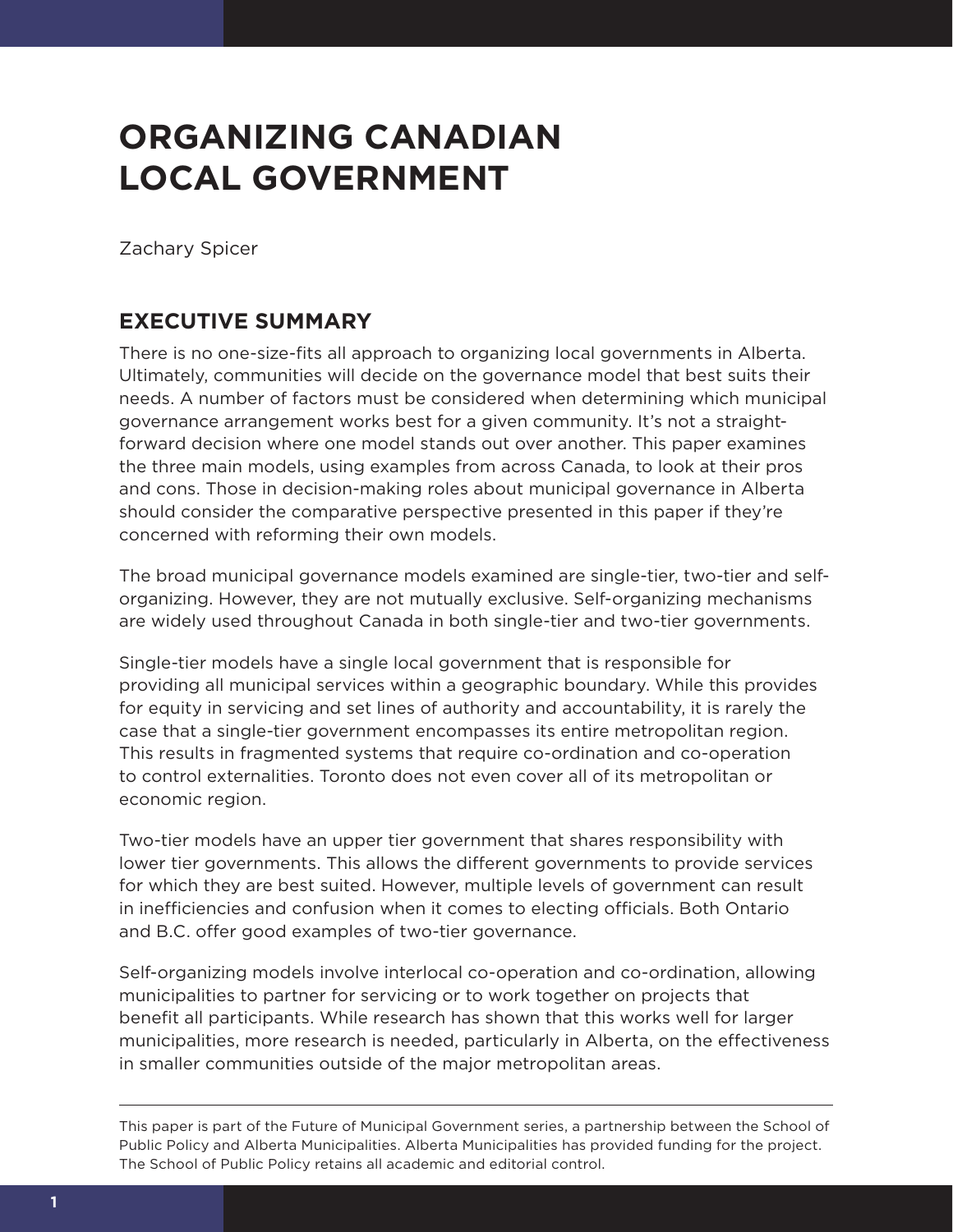This comparative analysis provides examples from Canada that work well for those particular communities and examines the advantages and disadvantages of each model based on a set of standard political and economic factors to ensure the comparisons are equitable. Policy-makers must take into consideration each community's unique features to determine which governance model would be best suited for the municipality in question.

# **INTRODUCTION**

Finding the right organizational structure to govern local communities is a longstanding concern among public policy-makers. In Canada, territorial communities vary in composition. Travelling across the country, one would notice large cities, small towns or villages, rural areas with small urban settlements, or large and sprawling metropolitan areas. Because Canada's communities do not come in one size or shape, different local governance arrangements have emerged throughout our history to organize the delivery of vital services and provide community representation, such as single-tier, two-tier models and service co-operation models. These types of arrangements have implications for how a municipality is governed and financed. Underlying these concerns are factors such as local identity, culture and values.

The goal of this brief report is to provide Alberta decision-makers with a comparative perspective on municipal governance arrangements from across Canada. Three main governance arrangements will be examined:

- Single-tier government
- Two-tier government
- Inter-local co-operation and co-ordination or self-organizing models

Different process models to achieve consolidation, such as amalgamation and annexation, will also be examined.

This paper includes examples from across Canada. Each model will be evaluated using a standard set of economic and political criteria. The paper begins with a brief background on the underlying logic of the various institutional models and governance arrangements, prior to examining the history with each in the section that follows. The final section provides an evaluation of various models presented throughout the paper.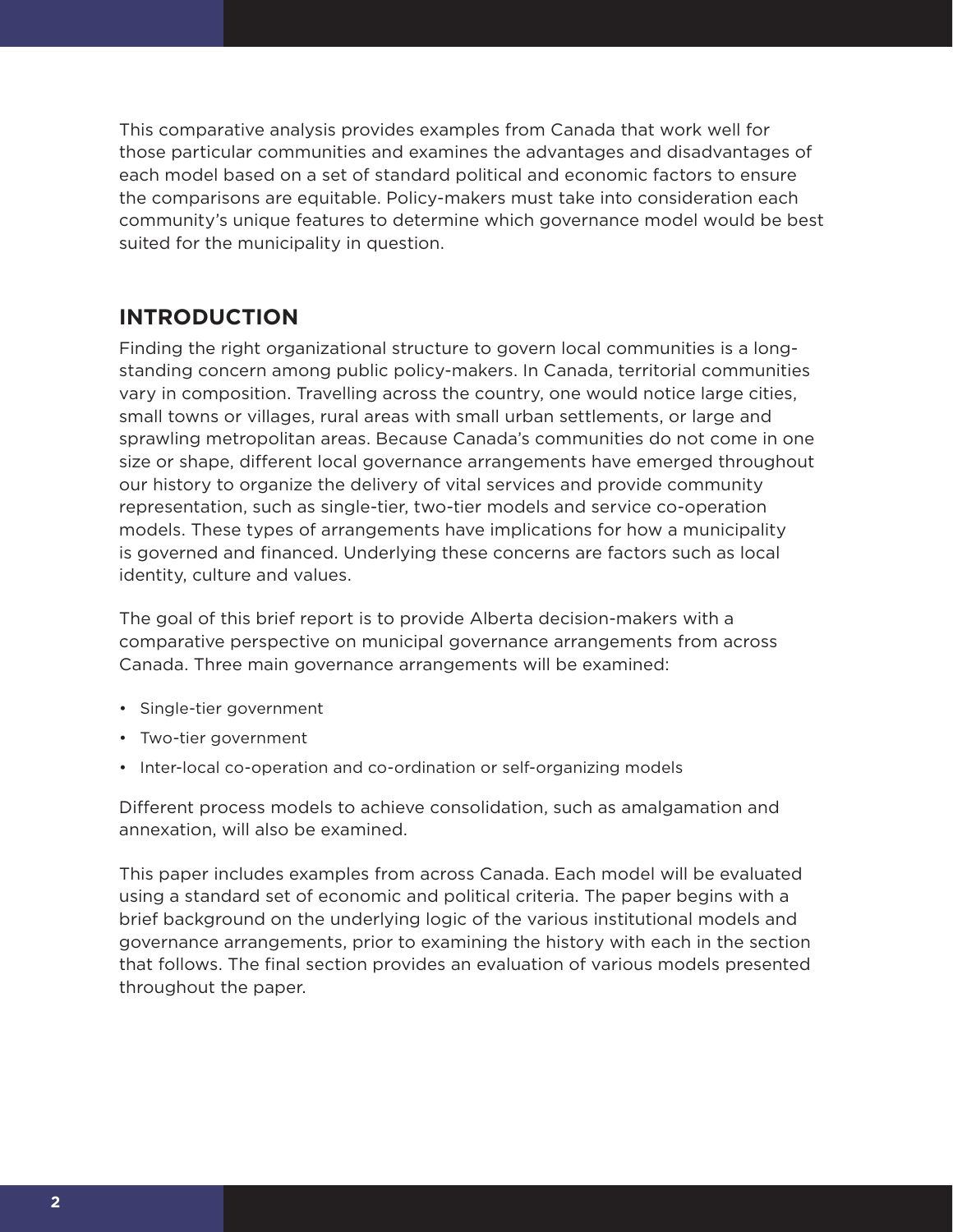# **THEORY AND PRACTICE IN MUNICIPAL ORGANIZATION**

Before discussing municipal models used across Canada, it is worthwhile to explore the type of thinking that underlies each of these models. Each comes with a particular view of how communities are best governed. Generally, three leading perspectives have emerged over the years: consolidation and reform, public choice theory and new regionalism (Slack and Chattopadhyay 2013; Slack and Côté 2014).

Consolidationists see a strong role for institutions in linking communities together as they grow. They view the growth that naturally occurs in certain regions as having the potential to create governance and servicing problems, largely through the increased competition that occurs between municipal units in the same geographic space. This fragmentation is also seen as inhibiting policies that address several scalar issues in regions, such as economic inequality, traffic congestion, inner-city decline and pollution (Rusk 2003). In such an environment, policy coordination and continuity can be challenging.

To this group, the outward expansion of major metropolitan and other highgrowth areas in Alberta would be seen as being quite inefficient and problematic.<sup>1</sup> Consolidationists favour policy tools such as annexation and amalgamation to extend the boundaries of central municipalities to take in more urbanizing territory in the surrounding area, believing that the institutional fragmentation that exists within metropolitan areas is inherently harmful (Studenski 1930; Jones 1942; Gulick 1962).

Public choice scholars take an opposing view, believing that the institutional fragmentation within metropolitan areas is functional (Ostrom, Tiebout and Warren 1961; Bish 1971; Bish and Ostrom 1974). They advocate for little, if any, institutional change in metropolitan regions. Under this model of thinking, the outward growth in many Alberta metropolitan regions would require little institutional response. Any competition between municipalities in these regions, they believe, would ultimately benefit residents.

While these two paradigms consumed the debate around municipal organization for decades, a new perspective emerged in the 1990s: new regionalism. Proponents of new regionalism emphasize the use of governance — which they describe as the creation of flexible networks that address regional problems principally through voluntary means — as opposed to government, which new regionalists see as the traditional, hierarchical structure of formal institutions. New regionalists advocate for voluntary linkages among jurisdictions as well as the inclusion of non-governmental actors in regional governance, creating complex networks of linked functions. These linkages, they believe, can suitably overcome any challenges experienced with fragmented metropolitan growth. Effective governance, new regionalists tell us, can be achieved through co-operative arrangements between governing units (Salet, Thornley and Kruegels 2003; Savitch and Vogel 1996; Vogel

*1*

In this paper, "metropolitan" is used in reference to a region in which the built-up urban area expands beyond the local boundaries of a municipal government.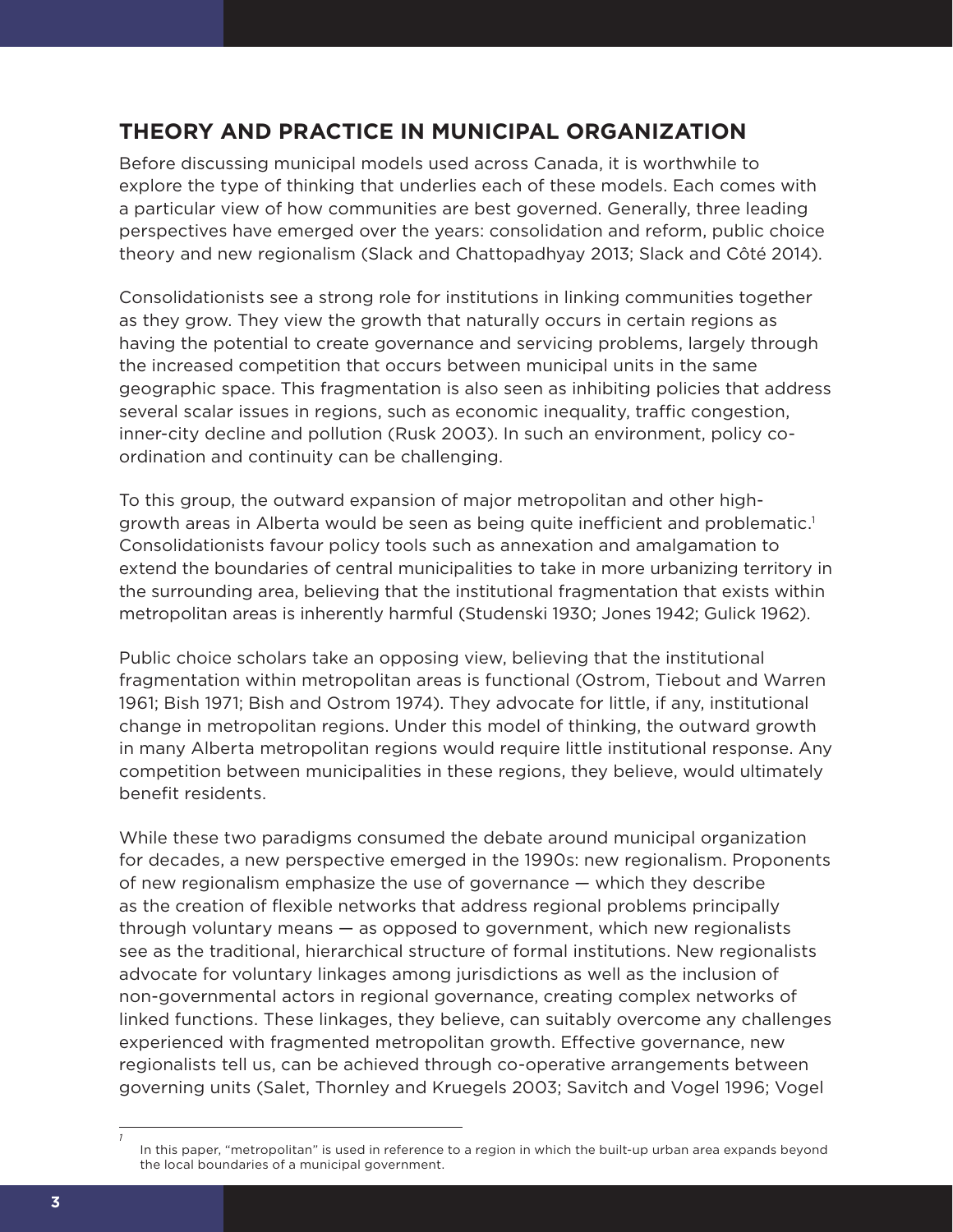and Harrington 2003). The new regionalist paradigm emphasizes easily reached, voluntary means of co-operation.

## **MODELS OF MUNICIPAL ORGANIZATION**

There is an array of models available to organize communities. These can be categorized as more informal and ad hoc, like service sharing or joint power agreements, or more formal models, such as the creation of special districts and higher order institutions, such as single- or two-tier models, where governing and service responsibilities are shared between two local governments covering some overlapping geography. While a variety of models exist, they can be easily grouped into three main categories for the sake of simplicity: single-tier models, two-tier models and self-organizing models. Each is explored in detail below, along with methods of achieving consolidation, namely amalgamation and annexation. How these models come to be often determines their success, which is why significant attention is paid to amalgamation and annexation.

### **SINGLE-TIER GOVERNMENT**

With a single-tier model, a single local government has sole responsibility for providing complete municipal services within a set geographic boundary. This is by far the most common model across Canada (including Alberta) used to organize both large cities and small rural villages. To encompass a growing community, single-tier governments have generally grown by expanding their boundaries outward via annexation or amalgamation (discussed below). Through this expansion, these types of governments may encompass the complete built-up region. When they do not, the type of fragmentation that consumes the thinking of consolidationists, public choice proponents and new regionalists can occur.

If a single-tier government can comfortably fit the entirety of the built-up area within its boundaries, these types of governance models have several benefits, including being able to take advantage of economies of scale in service provision and internalizing externalities. Given these types of governments typically cover a large geographic base, they have a sizable taxable capacity. With a wider tax base comes the ability to enhance servicing equity, including the ability to redistribute tax dollars from one section of the municipality to another.

One challenge is that large municipalities with single-tier governments rarely encompass their entire metropolitan region. Even after Toronto's large 1998 amalgamation, the city still does not contain even a quarter of the metropolitan or economic region, demonstrating that while a single-tier government may contain much of its economic and metropolitan region within its borders, that is not a scenario that can be guaranteed for a long period of time. Many other single-tier municipalities, both urban and rural, experience or may experience these challenges over time.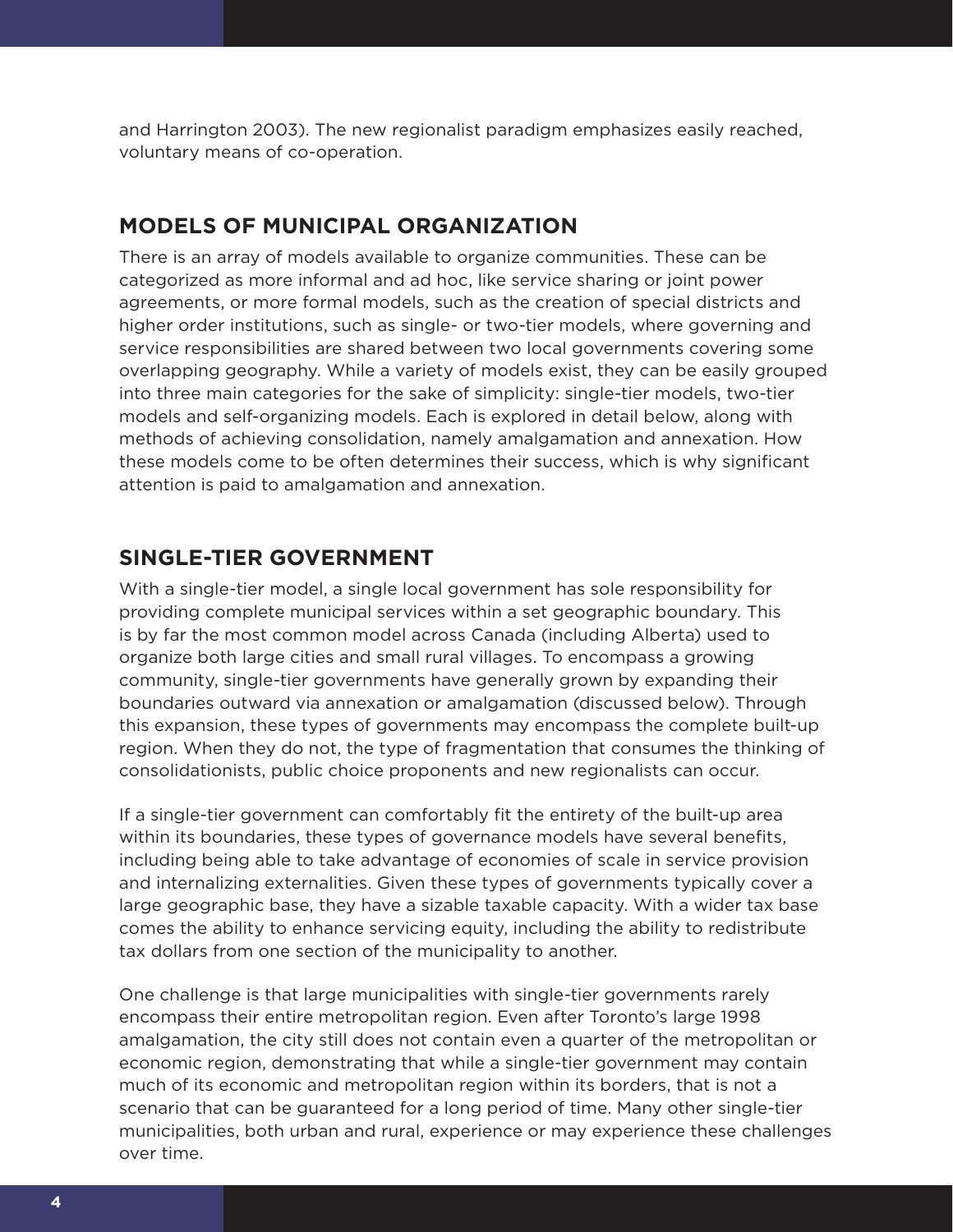## **REGIONAL/TWO-TIER GOVERNMENT**

In a two-tier government model, an upper tier government body (usually referred to as a regional, district or county government in most of Canada) shares authority with a series of lower tier governments (usually referred to as a municipality, town, city or village). Together, the two tiers of local government deliver a full suite of services that one would expect from their local government, with the upper tier providing region-wide services and the lower tiers providing services that are local in nature.

Two-tier government provides a unique opportunity for local governments to capture economies of scale by aligning service delivery with a particular level of government. For instance, the upper tier government is well placed in theory to address region-wide issues, such as arterial roads, health services, policing, public transit, water or waste disposal. These sorts of policy and program areas generally span local boundaries and require a government with a regional purview to be properly addressed.

In providing this servicing flexibility, two-tier governments can identify the tier of government best positioned to deliver the service while also providing flexibility in servicing options. Lower tier governments, for instance, could take over a service from a regional government if the need arose, and vice versa. Services can be routinely evaluated and, if necessary, placed at a different tier — at least in theory. Both tiers may also jointly deliver services, if the need arises. Under a two-tier model, tension can be resolved between local and regional interests, economies of scale can be achieved and externalities can be internalized, all while ensuring local responsiveness and citizen access and accountability.

The potential downside of two-tier government is that it appears disorderly and inefficient at times. Concerns are often raised about confusion around electing individuals at two tiers of government. Multiple levels of politicians and services often create accusations of duplication and inefficiency. The system, therefore, can seem confusing to residents, when compared to single-tier models.

Canada offers some excellent examples of workable two-tier systems. A good example of divergent approaches on this front would be British Columbia (B.C.) and Ontario. The government of Ontario has a long history of using a two-tier county system throughout much of the province's history. Regional governments were later created alongside existing counties to provide a model that created more continuity in service delivery between rural and urban areas in rapidly growing counties (Spicer 2016). In contrast, B.C. has created a series of regional districts that are vehicles for delivering services to the region. The regional district board determines which services to deliver to which geographic area. The key in this model is that participation in most regional functions is voluntary (Cashabank 2001). British Columbia and Ontario, then, provide an interesting contrast in models of two-tier government: one more rigid with set services at each level (Ontario) and one more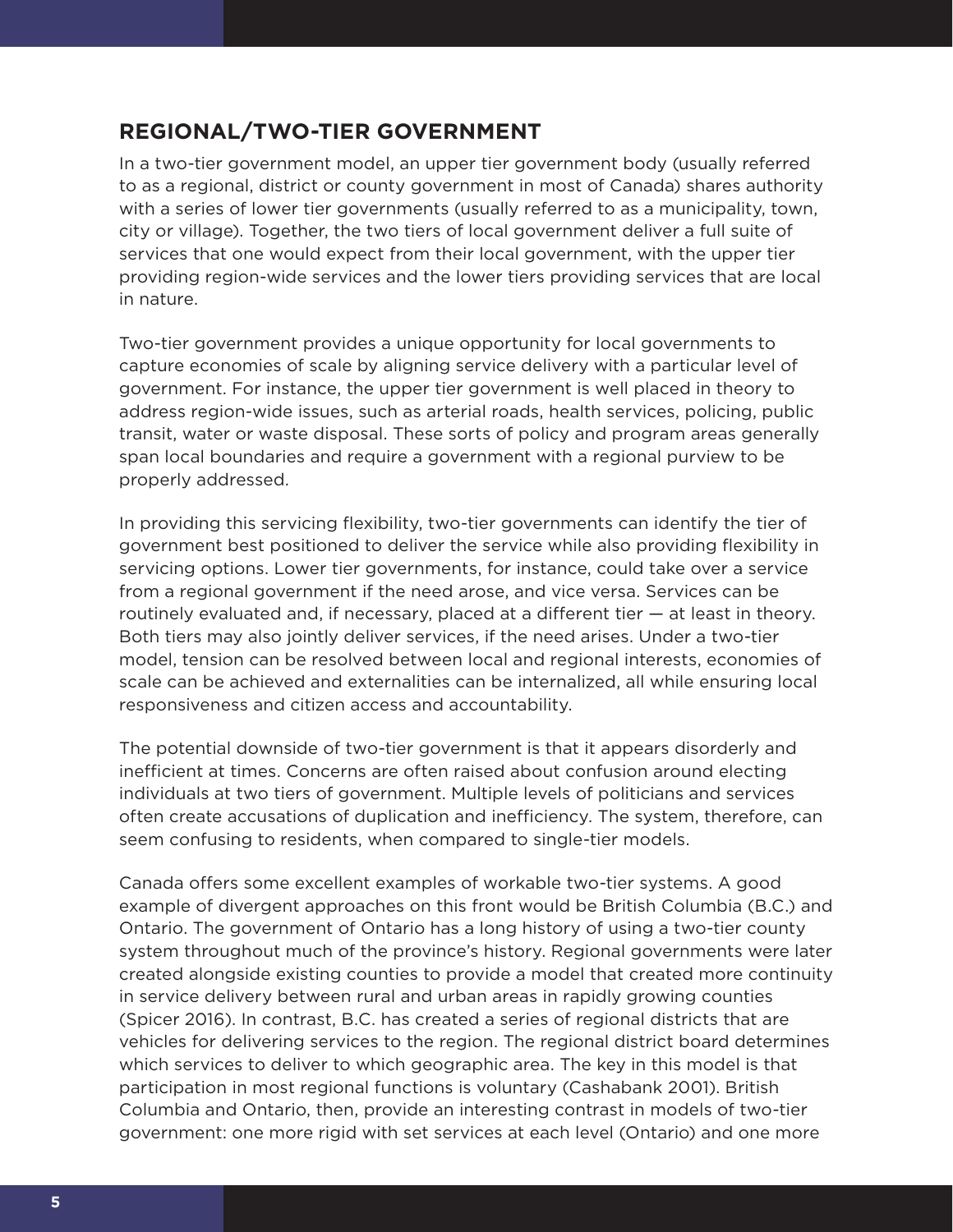flexible, leaving municipalities with the ability to opt in or out of some servicing. Both, however, do achieve some similar ends, namely capturing economies of scale in service delivery.

# **ACHIEVING CONSOLIDATION: ANNEXATION AND AMALGAMATION**

New single-tier municipal governments are generally formed through amalgamation — the merger of two or more governments within a region — or annexation, which is the appropriation of a portion of a municipality by an adjacent local government. Annexations can be contentious but are sometimes negotiated by two (or more) municipalities and can result for a variety of reasons, such as aligning zoning or bringing certain local assets under the control of one government. Annexations can be as small as a few hectares or involve several dozens or even hundreds of square kilometres. Annexations can occur based upon voluntary agreement between two (or more) municipalities or take place because of provincial edict. Several large cities have grown substantially through rounds of successive annexations. For instance, Edmonton has completed six annexations, more than quadrupling its territory, while Calgary has undergone 44 boundary extensions since incorporation (Spicer 2015)

While some amalgamations have been voluntary and approved by voters in a referendum, such as the 1995 amalgamation of Abbotsford and Matsqui in British Columbia, or agreed to by local leaders and approved by provincial authorities, such as the 1995 creation of the Regional Municipality of Wood Buffalo from the City of Fort McMurray and Improvement District No. 143, the trend in Canada has been involuntary, or provincially imposed, amalgamation (Sancton 2011). The first case of a municipality amalgamated against the expressed will of voters and council occurred in the Windsor area in 1935 (Kusilek and Price 1988). In that case, the more affluent community of Walkerville was forcibly consolidated by the province with the other three surrounding municipalities to create the new City of Windsor to stave off insolvency (Kusilek and Price 1988).

Several provincial governments have amalgamated their municipalities by force since then. Special attention has always been placed on larger cities, such as Winnipeg in Manitoba, Toronto and several other large cities in Ontario, Montreal and Quebec City in Quebec and the Atlantic cities of Charlottetown and Summerside in Prince Edward Island, Miramichi in New Brunswick and Cape Breton and Halifax in Nova Scotia (Sancton 2011). Rural communities have also experienced a range of amalgamations, with Ontario's large-scale restructuring program seeing over 400 municipalities amalgamated in the early 2000s providing a prime example (Siegel 2005).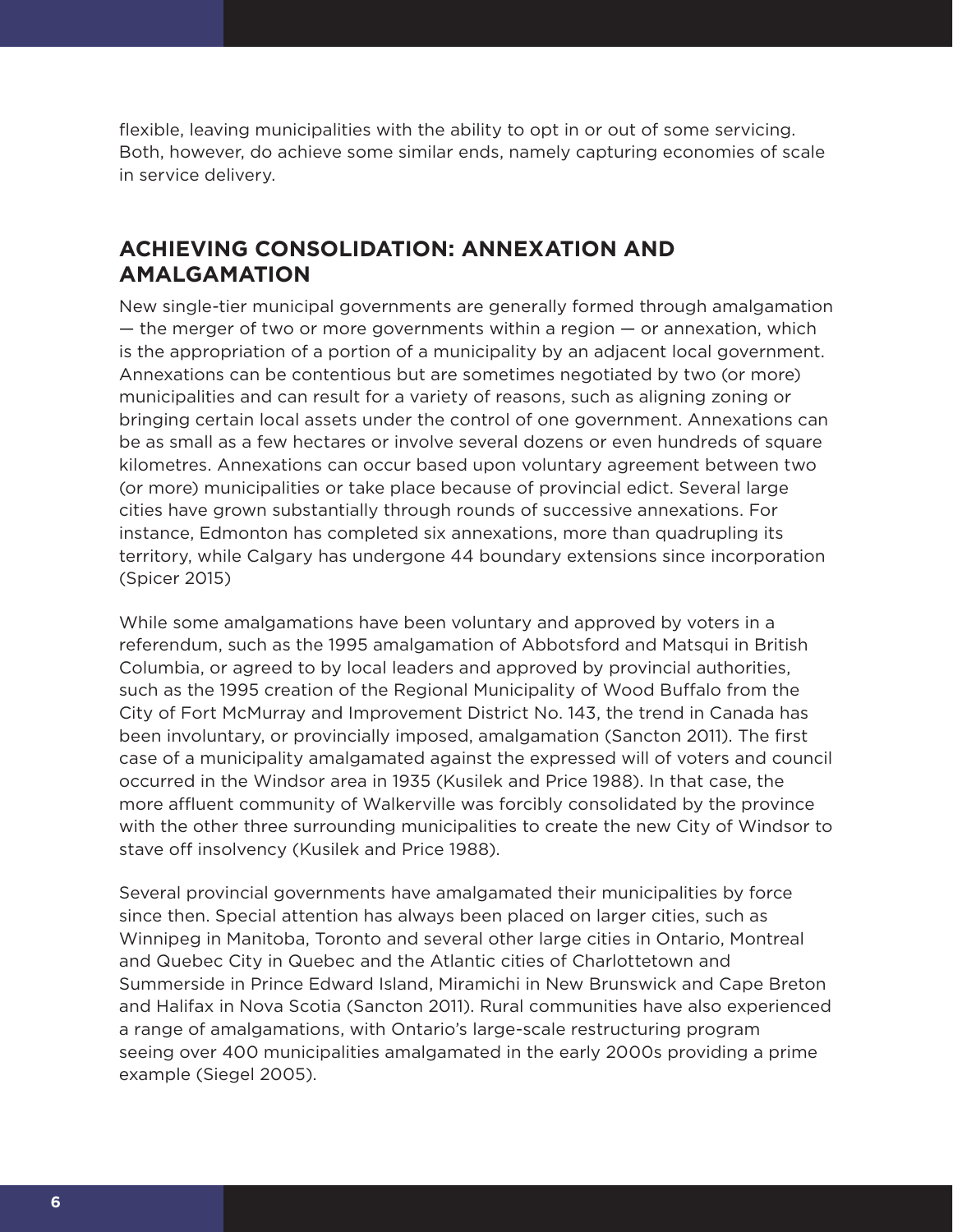There is some debate about the fiscal advantages of consolidation. Some have identified service harmonization and a lifting of service levels in underserviced areas as a potential benefit (See Slack and Bird 2013), while others also point to having fewer politicians, and thereby rationalizing the decision-making process in government, as another potential benefit (See Kushner and Siegel 2003). Bahl and Linn (1992) have argued that consolidated, single-tier municipalities offer greater fiscal capacity, more ability to borrow and larger taxation capacity, but most academic research has found that consolidation produces new fiscal challenges.

For the most part, local consolidation has produced few economies of scale (Byrnes and Dollery 2002; Bird and Slack 1993). Costs generally increase after amalgamation, largely due to a harmonization of service costs and wages (Blom-Hansen 2010; Dahlberg 2010; Bird 1995). The transitional costs after amalgamation are often quite high and, in some cases, can reduce or even eliminate any immediate cost savings realized from consolidation (Flyvbjerg 2008; Vojnovic 1998). Research has also found that amalgamation has not led to more efficient service production or delivery (Kushner and Siegel 2005; Found 2012; Moisio, Loikkanen and Oulasvirta 2010). Additionally, municipal mergers reduce competition between municipalities, which weakens incentives for efficiency and responsiveness to local needs, while also reducing the choice for residents to find an ideal tax/services ratio (Charlot, Paty and Piguet 2012; Bish 2001). Since municipal mergers rarely result in boundaries that encompass entire metropolitan regions, externalities may still exist in transportation and land use planning (Bahl 2010; Slack and Chattopadhyay 2009).

Within the Canadian context, the promised cost savings that have always accompanied large-scale amalgamation have not materialized (Sancton 1996; Slack 2005; Sancton 2000). For example, Kushner and Siegel (2005) found few cost savings in their examination of three mid-sized amalgamated Ontario cities (Central Elgin, Chatham and Kingston). While finding lower expenditures after amalgamation in Central Elgin, they were not able to find any in the larger municipalities of Kingston or Chatham (Kushner and Siegel 2005).

Toronto is perhaps the best-known example of consolidation in Canada. As a result, it has attracted much of our scholarly attention on amalgamation. Slack and Bird (2013) examined expenditures in some core areas of service delivery — fire, garbage, libraries and parks and recreation — between 1997 and 2009 and found very few cost savings after Toronto's amalgamation. Expenditures for fire, garbage collection and parks and recreation increased after amalgamation (Slack and Bird 2013). Only expenditures for library services decreased, although the authors argue that this is likely the result of the changing nature of library service from handing out books to providing electronic and internet resources (Slack and Bird 2013). Slack and Bird (2013) also find that residential and business property taxes decreased after amalgamation. Much of this, however, can be attributed to political decisions aimed at countering the widespread notion that amalgamation would lead to higher taxes (Slack and Bird 2013).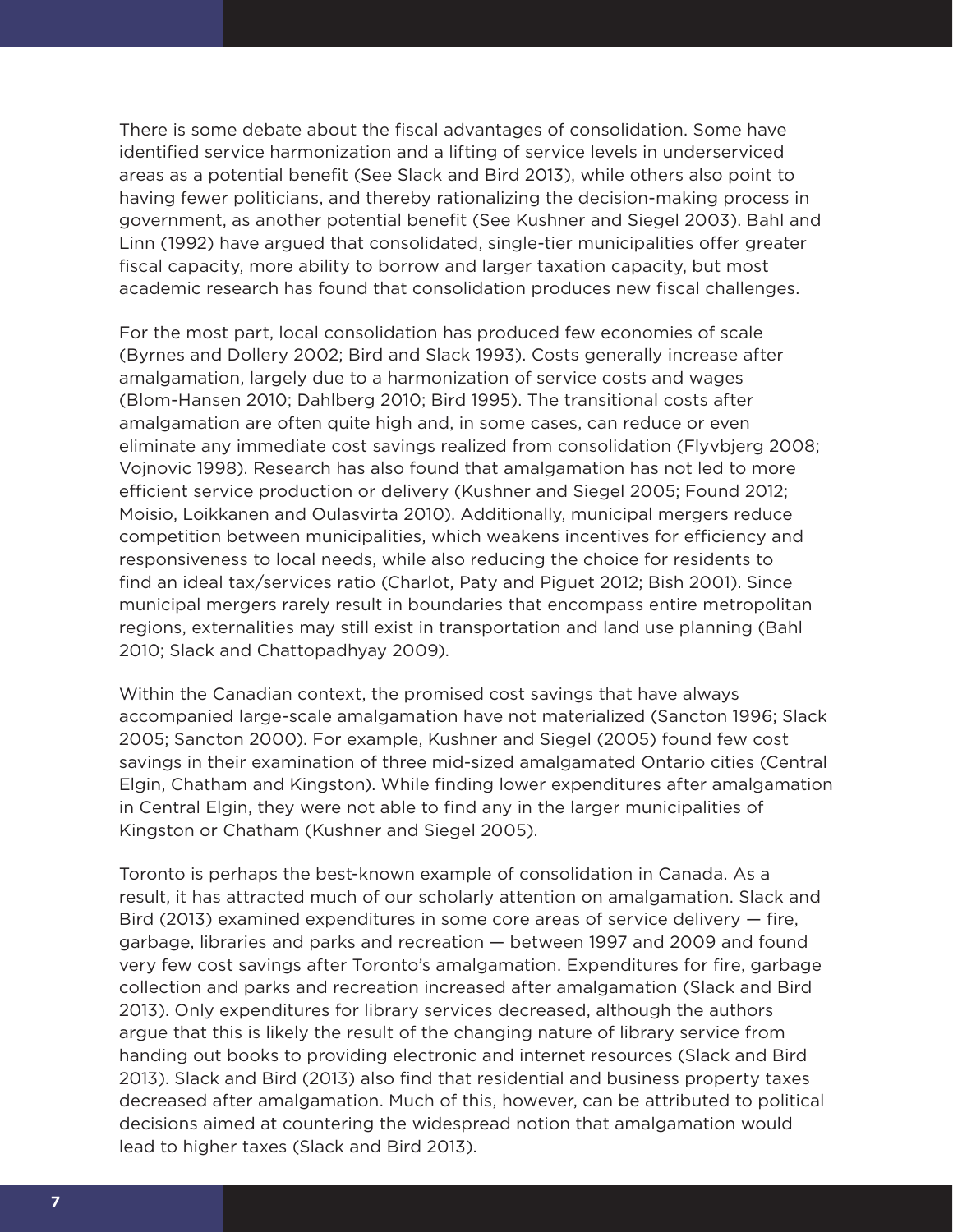A significant amount of the anticipated cost savings from the Toronto amalgamation were lost in the transition period. Schwartz (2003) found that the transition from Metropolitan Toronto to the new consolidated city cost \$275 million. The harmonization of service levels across the city was the major cause of these transition costs, but the harmonization of wages and salaries was also a significant expense. Research has also found that while some positions were eliminated in the wake of amalgamation, many more were added over time. Schwartz (2004) found that between 1998 and 2002, about 2,700 positions were eliminated because of amalgamation, but, over the same time period, 3,600 positions were added. Downloading from the province also complicated the city's post-amalgamation financial picture. The provincially mandated Local Service Realignment process drove up costs in key Toronto service areas, particularly social services (Schwartz 2001; Slack and Bird 2013).

Aside from the fiscal impact of municipal restructuring, amalgamation has also caused strain in city governance. In the wake of Toronto's amalgamation, for instance, there were grave concerns that residents' access to local decision-makers would be diminished. To ensure there was adequate access for those communities amalgamated into the new city, a network of community councils was established. However, past research has found that these councils have largely lost relevance as community-focused deliberative bodies, in addition to being reduced in number (Golden and Slack 2006; Côté 2009). A similar situation occurred after the creation of the Winnipeg "megacity": embedded resident advisory groups were eliminated and community committees were reduced after they received mixed reviews from residents and policy-makers (McAllister 2004; Kiernan and Walker 1983; Axworthy, Grant, Cassidy and Siamandas 1973)

### **SELF-ORGANIZING MECHANISMS**

Beyond a series of institutional models to alter/rationalize the governance of municipalities, there are also co-operative, independent actions that municipalities can undertake to improve service efficiency and continuity. These are referred to as "self-organizing" models of governance and generally come in the form of interlocal co-operation and co-ordination mechanisms. In such a model, municipalities could either partner and deliver a service jointly or jointly contribute to a capital project for the benefit of the residents of both municipalities. One municipality may also contract with another to deliver a service on their behalf. In such cases, municipalities could overcome some of the challenges inherent in their governance models and provide for service and policy continuity throughout their region.

Most municipalities engage in some form of inter-municipal co-operation, ranging in complexity from simple information sharing to inter-municipal collaboration frameworks to joint service delivery. Whether this co-operation is on a small or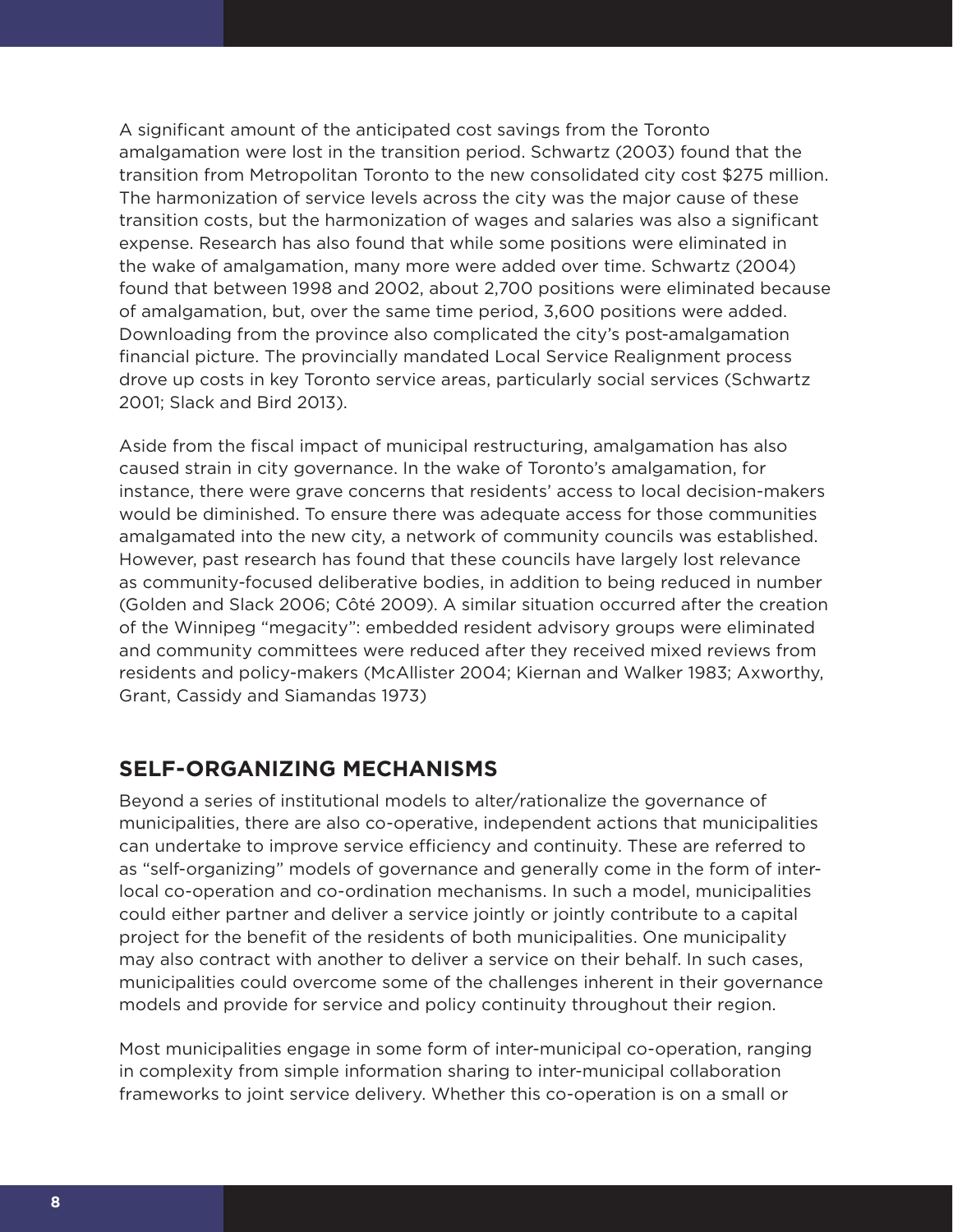large scale, the point remains that this is not a foreign practice to municipalities. In general, there are several reasons why municipalities might consider or conduct inter-municipal service co-operation nonetheless:

*Fiscal Benefits* — Co-operation can yield financial benefits, typically in the form of cost efficiencies derived from scale economies or purchasing power, lowering per capita servicing costs (Dollery, Grant and Kortt 2012; Found 2012). Scale economies, however, tend to be service-specific (Byrnes and Dollery 2002; Fox and Gurley 2006; Dollery, Grant and Kortt 2012).

*Service Gaps* — Some municipalities are unable to adequately deliver every service they wish (Spicer 2015). For example, a municipality with inadequate access to water sources may look to neighbouring municipalities to extend water service so that it may grow. If a municipality is unable to provide a service entirely independently, chances are it will pursue a co-operative relationship, especially if it overcomes geographic or environmental isolation (Warner 2015).

*Service Capacity and Quality Enhancement* — Through co-operation, municipalities might increase the quality of the services they provide (Warner 2015; Post 2004). This can be accomplished by tapping into the policy expertise of partner municipalities or simply by strengthening capacity and resources.

*Mandated Integration* — Some co-operative behaviour is involuntary. In some instances, provincial governments force local governments to work together to achieve some policy end. This is saliently evidenced by Ontario's Consolidated Municipal Service Manager system (Spicer 2016), which requires municipalities in certain areas of the province to share the cost and administration of providing certain social services, such as public housing and homes for the aged. Another example would be Alberta's mandatory inter-municipal collaboration frameworks that include inter-municipal development plans for all municipalities that are not members of regional growth management boards, such as the Edmonton Metropolitan Region Board.

*Externalities and Regionalism* — Municipal service spillovers (e.g., transit interconnectedness, economic development, fire service coverage etc.) are common within metropolitan areas. Co-operation can, for instance, help municipalities better manage externalities and plan for growth and transportation continuity on a regional scale. Co-operative relationships also allow municipalities to manage shared resources, such as waterways and boundary roads (Post 2004). Intermunicipal service co-operation has demonstrated its ability to enhance regional inter-connectedness and provide for policy co-ordination and service continuity without institutional consolidation (Feiock 2013). It is also a flexible alternative to formal institutional reform, as it allows municipalities to select the regional issues to be elevated to collective action (Nelles 2009, 22).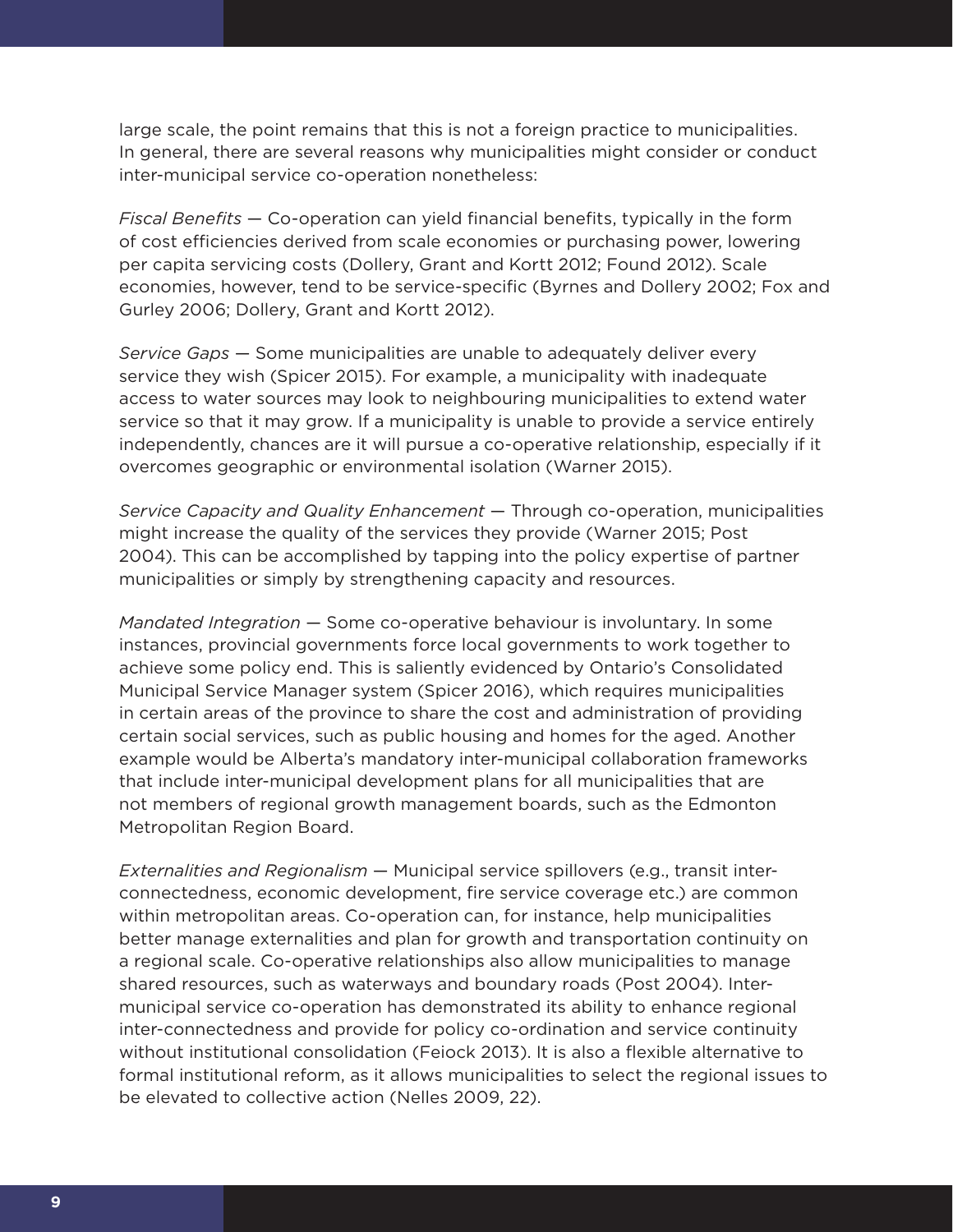While research has shown clear benefits of inter-municipal co-operation, the studies focused on larger metropolitan areas show the practice is not widely used in Canadian municipalities when compared to other countries, especially the United States, where certain metropolitan regions have formed hundreds, if not thousands, of inter-local agreements. Spicer (2015) identified only 354 inter-municipal agreements signed by the 117 municipalities in six large census metropolitan areas in Canada (Toronto, Winnipeg, Saskatoon, Regina, Edmonton and Calgary) between 1995 and 2013. During this period, 153 agreements were struck among municipalities in the Edmonton Census Metropolitan Area, while 30 were struck in the Calgary Census Metropolitan Area. Of this total, most were for emergency services. The reason for the relatively low level of inter-municipal co-operation in larger metropolitan areas in Canada as compared to other countries, like the U.S., is that the most common response to service and policy gaps in major Canadian metropolitan areas has been institutional; namely, using tools like annexation and amalgamation to overcome fragmentation. Further study of intermunicipal co-operation among smaller communities outside of metropolitan areas across Canada, particularly Alberta, is required.

## **COMPARISON AND ANALYSIS**

Existing literature (see Slack 2007; Bahl 2010) has identified a common set of political and economic criteria with which to evaluate municipal governance models: efficiency, economies of scale, externalities, equity and access and accountability. These criteria are addressed below and then applied to the governance models identified above. This is not an exhaustive list and one factor cannot be seen as more important than another. In fact, certain aspects of one may conflict with another. Other considerations, such as local identity or institutional formation, need to be considered as well. These other criteria are discussed later. Additionally, the application of these principles to each model cannot be seen as universal; certain factors, such as geography, institutional changes over time or local contextual factors like economic activity and culture, would affect how well a particular government rates on each factor.

*Efficiency* — Public finance literature suggests that the efficient provision of services requires a tailoring of local tastes and costs to the population receiving or making use of the service (Slack and Cote 2014). In this case, decision-making should often be carried out by the level of government closest to individual citizens to best understand those tastes and preferences so that resources are allocated with the greatest efficiency. In practice, this would likely be best achieved through a fragmented, decentralized, institutional arrangement that would be best placed to respond to local appetites.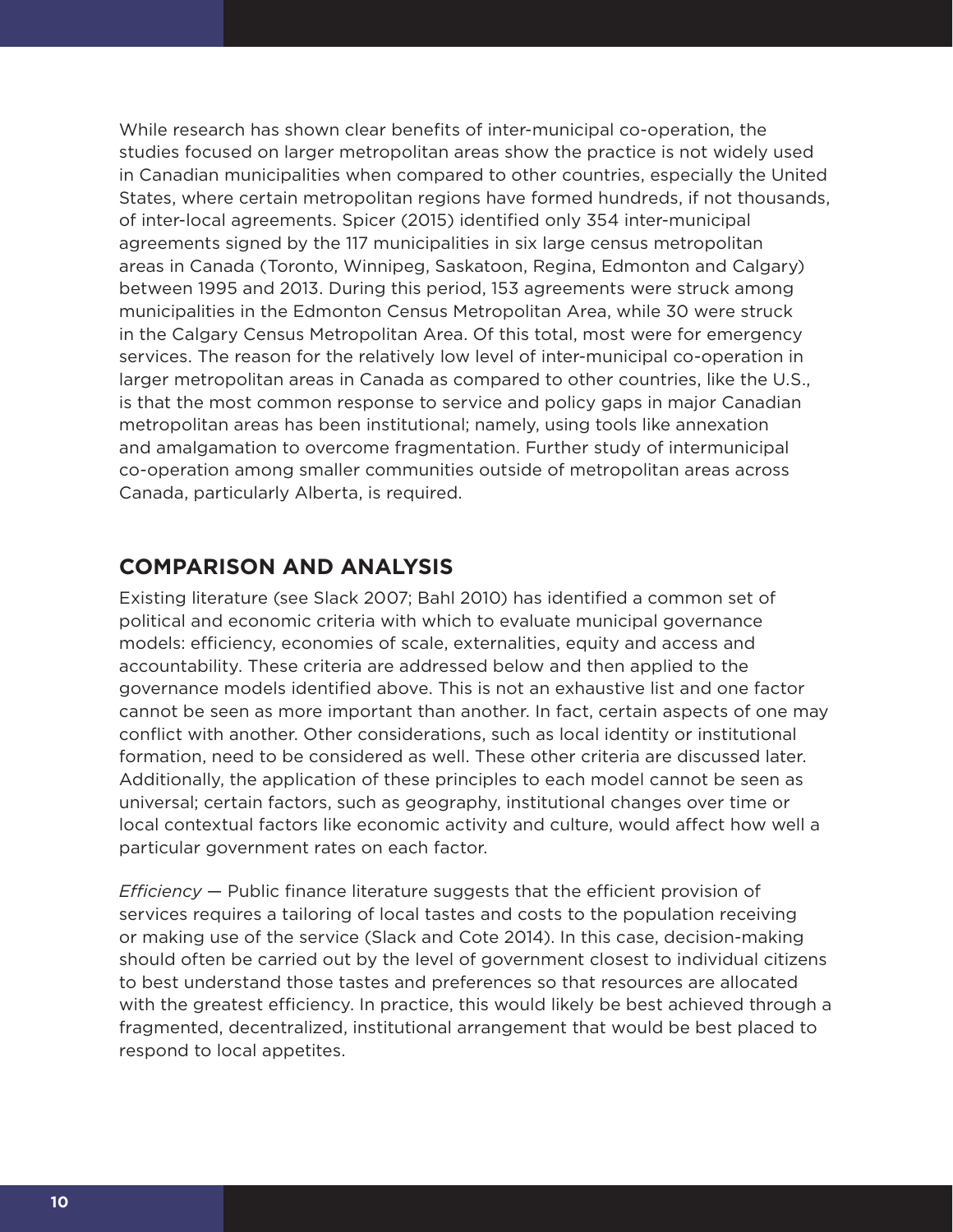*Economies of Scale* — Economies of scale occur where the per-unit cost of producing a particular service falls as the quantity of the services increases (Slack and Cote 2014). Larger governments are generally thought to be best placed to achieve such economies of scale, pushing production costs for services lower through a large delivery scope.

*Externalities* — The provision of some services results in externalities — or spillovers — where the benefits (or costs) of a specific service in one local government jurisdiction spill over to residents of another jurisdiction. These spillovers may have either positive or negative impacts on residents from other communities. Governments can generally control externalities by applying taxes to goods and services that generate spillover costs. Positive externalities may be encouraged through subsidization of goods and services.

*Equity* — The concept of equity involves a local government's ability to share the costs and benefits of services fairly across its jurisdiction, in effect smoothing out inequities in the jurisdiction, avoiding deep concentration of wealth or poverty and maintaining a relatively consistent provision of goods and services.

*Access and Accountability* — Access reflects the extent to which citizens can communicate with their local government through public meetings, hearings, elections and direct contacts with officials. Accountability refers to how responsive and accountable decision makers are to citizens. The size and scope of the local jurisdiction may affect the public's ability to reasonably access representatives and hold them to account for their decisions.

|                          | Efficiency | <b>Economies of Scale</b> | <b>Externalities</b> | Equity | Access and<br>Accountability |
|--------------------------|------------|---------------------------|----------------------|--------|------------------------------|
| Single-Tier              | Medium     | Medium                    | Medium               | High   | High                         |
| Two-Tier                 | High       | High                      | Medium               | Medium | Medium                       |
| Inter-Local Co-operation | Medium     | High                      | Low                  | Low    | Low                          |

### Table 1: Evaluation of Governance Models

Using the criteria above, each model generally performs quite well. Each model does an adequate job of controlling externalities whereby the benefits (or costs) of a service in one jurisdiction spill over to residents of another jurisdiction. The result is an undersupply of a service that generates an external benefit. Much of this, however, is context specific. For instance, a broad single-tier government in a rural area experiencing slow to modest growth may control externalities well, as would a two-tier community in the same circumstances.<sup>2</sup> Urban growth pressure may affect

*2*

One of the classic examples for an externality in this situation would be roads. As Slack and Cote (2014) note, a road in one municipality can provide benefits to residents of a neighbouring jurisdiction by driving on it. The municipality in which the road is located has no incentive to provide services for those living and paying taxes outside of their jurisdiction and is therefore unlikely to account for these external benefits. The result, as the authors conclude, is an under-supply of the service that generates external benefits.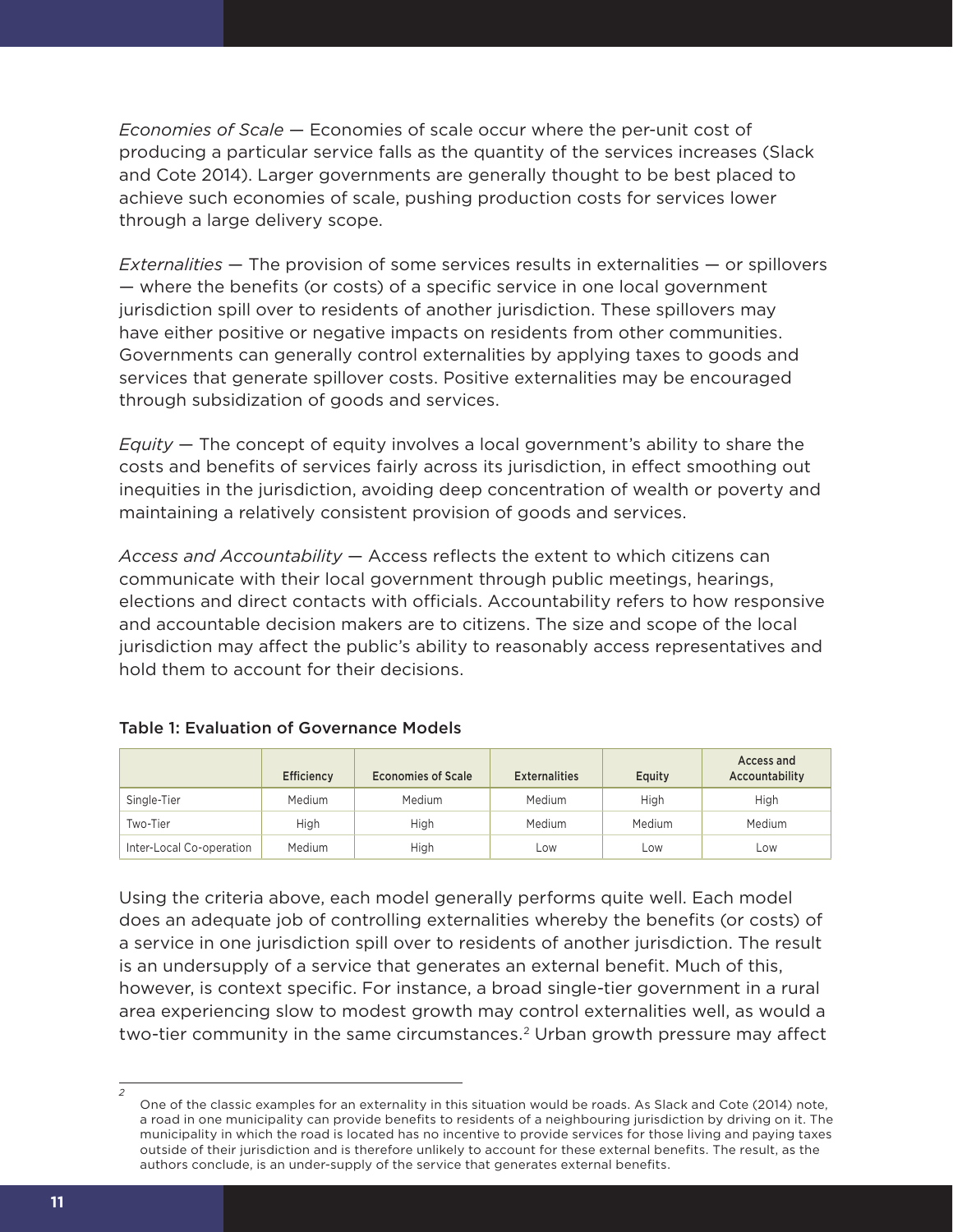the success either model finds in this regard, however. Because large, urban singletier models are often part of a fragmented system and often cannot control the built-up environment of their metropolitan areas, externalities generally occur. Twotier systems tend to do better in this regard, but as discussed earlier, some large two-tier systems do not control the built-up environment that has extended beyond their borders. Self-governing models, like inter-municipal co-operation, are put in place to specifically provide for service continuity but are not uniformly applied in environments where externalities occur.

Single-tier models are particularly good at sharing costs and benefits of services across their jurisdiction (equity). This would generally be amplified in the wake of a larger annexation or amalgamation where different communities would be brought under the same government. Because of the presence of a single local government, resident access is often quite high in single-tier systems. Given the size of the local council and their clearly defined roles, the public would have a good opportunity to evaluate their performance and hold them to account.

Two-tier models tend to perform quite well in all categories. The only soft points come in the equity and accessibility and access categories. Working in a two-tier system provides a restricted reach for the upper tier government, which limits the ability to share costs and benefits of a full array of services throughout the region. Two-tier models may also not perform as well on access and accountability. These models generally tend to have politicians serving at both tiers. It was noted above that this may make the model appear chaotic or even rife with duplication, but it does provide more access points for the public. The public may also not be able to readily understand who, or which tier, has authority over a particular service, product or policy, which limits their ability to hold decision-makers to account. Decision-making power is spread thinly in this model, so it may limit the influence the public can have over one decision-maker. The multiple tiers, however, do contribute to a dampening of accountability in some instances, where both tiers may share responsibility for a certain policy area or where responsibility may initially be unclear.

As demonstrated above, self-organizing models do perform quite well in several categories, but garner much lower scores in equity and access and accountability. Because these types of relationships are self-directed, they tend to be service specific, which may have only limited benefits or reach in some municipalities. The narrow focus of many agreements tends to allow governments to better capture economies of scale. The agreements' flexibility permits a greater degree of tailoring to the specific service needs or preferences of one or more communities As Spicer (2017) has detailed, inter-local agreements tend to have very few traditional accountability mechanisms embedded, meaning that public knowledge of the agreement or ability to independently assess the performance of the agreement is low. Accountability is, therefore, dampened under this model. Interlocal agreements also tend to be ad hoc in nature, limiting their ability to link a region together,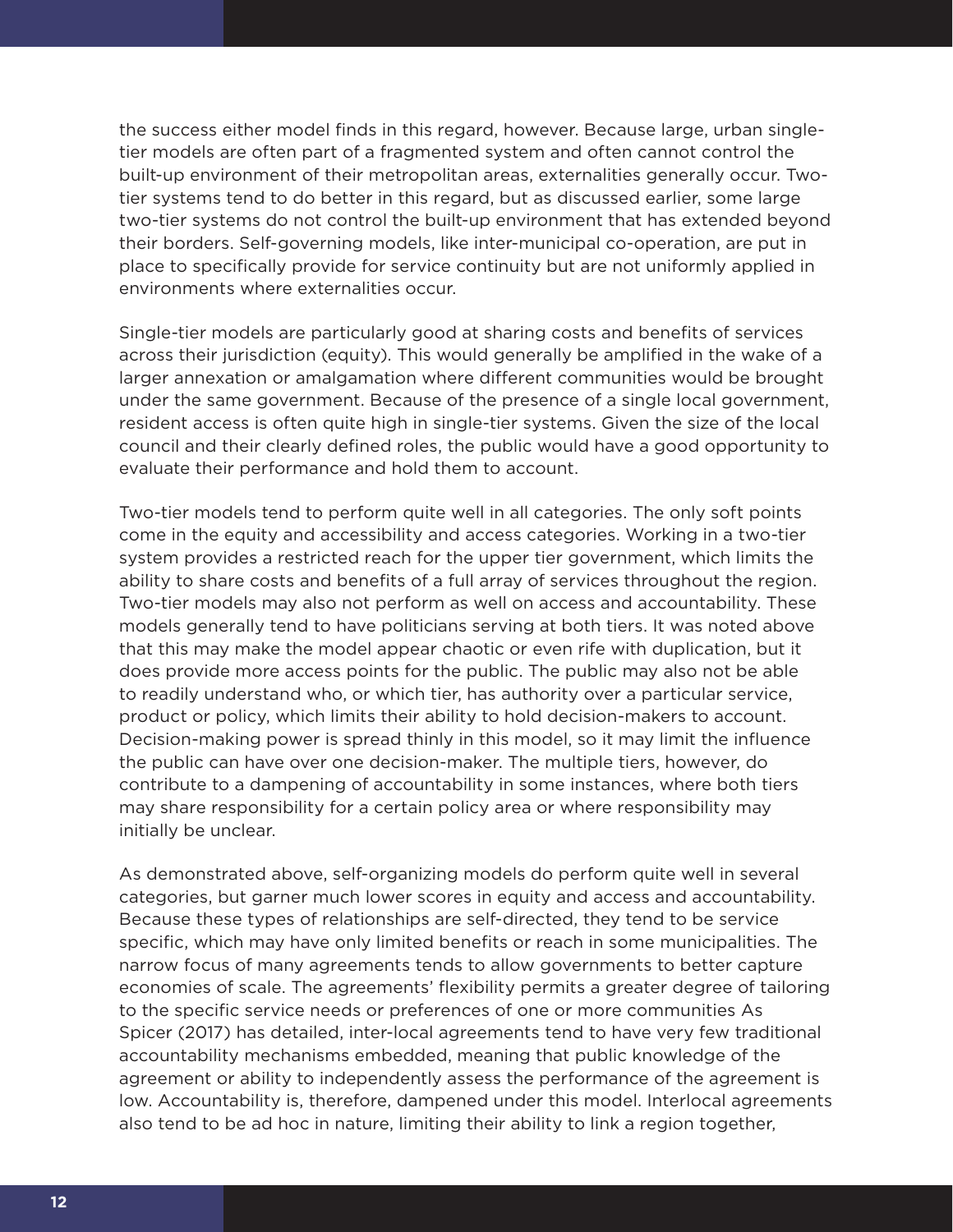control externalities or provide for broad-based equity, unless they are used to provide a service in a traditionally underserviced area.

# **OTHER CONSIDERATIONS**

While the section above presents the major political and economic evaluative criteria for municipal governance models, other factors should be considered when evaluating the assorted benefits and challenges of each model and the possible transition from one model to another. These considerations are presented below, in Table 2.

### Table 2: Other Considerations in Choice of Model

| <b>Themes</b>           | <b>Key Questions</b>                                                                                                                                                                                                                                                                                                                                                                                                                                  |
|-------------------------|-------------------------------------------------------------------------------------------------------------------------------------------------------------------------------------------------------------------------------------------------------------------------------------------------------------------------------------------------------------------------------------------------------------------------------------------------------|
| Finance                 | • What sources of revenue (either local or provincial) are used to pay for services? How are these sources<br>connected to the service being delivered?                                                                                                                                                                                                                                                                                               |
| Governance              | • Who makes decisions around service delivery (i.e., which tier, or both)?<br>• How constrained are local leaders/institutions? How much autonomy do local actors have to act?<br>• Are there mechanisms for local input? How (if at all) can citizens become involved in decision-making?<br>• What role do elected and appointed officials play in local decision-making?<br>• What (if any) accountability mechanisms are in place for the public? |
| Service Delivery        | • Which services are delivered?<br>• How are services delivered (e.g., local department, special agency or contract out to the private sector)?<br>• What is the provincial role in service delivery and financing?<br>• What is the legal and regulatory context in which municipalities act?<br>• How often is service delivery reviewed?                                                                                                           |
| Administration          | • What access do local citizens have to decision-makers?<br>• Who, ultimately, has the authority to make decisions?<br>• How often is the structure of the local administration reviewed?                                                                                                                                                                                                                                                             |
| Local Identity          | • What importance is placed upon ensuring local identity during institutional changes or servicing<br>advancements?<br>• How much control do citizens have over local issues?<br>• What are the dynamics between urban and rural portions of the community?                                                                                                                                                                                           |
| Formation               | • What transaction costs are involved in institutional formation?<br>• What role does the province play in changing institutional forms and scope locally?<br>• How are political and administrative roles transitioned through an institutional change?<br>• How quickly can transition take place after the decisions to engage in institutional change?<br>• What major challenges need to be addressed?                                           |
| <b>External Impacts</b> | • What is the role of the province?<br>• How are externalities managed?<br>• Is there a need for regional co-ordination of service delivery?                                                                                                                                                                                                                                                                                                          |

The questions above are mainly intended to help decision-makers to explore the advantages and disadvantages of different models and to understand the transition processes needed to bring about change. It is not as easy to categorize each model along these themes. In fact, they highlight that each model can be designed to meet community preference. For instance, when thinking about access to decision-makers (administration theme) a single-tier model would likely better provide direct access to decision-makers with authority (if that is the desired outcome), but accountability measures can be put into place in a two-tier model to similarly enhance access. Other local mechanisms, such as the shape and number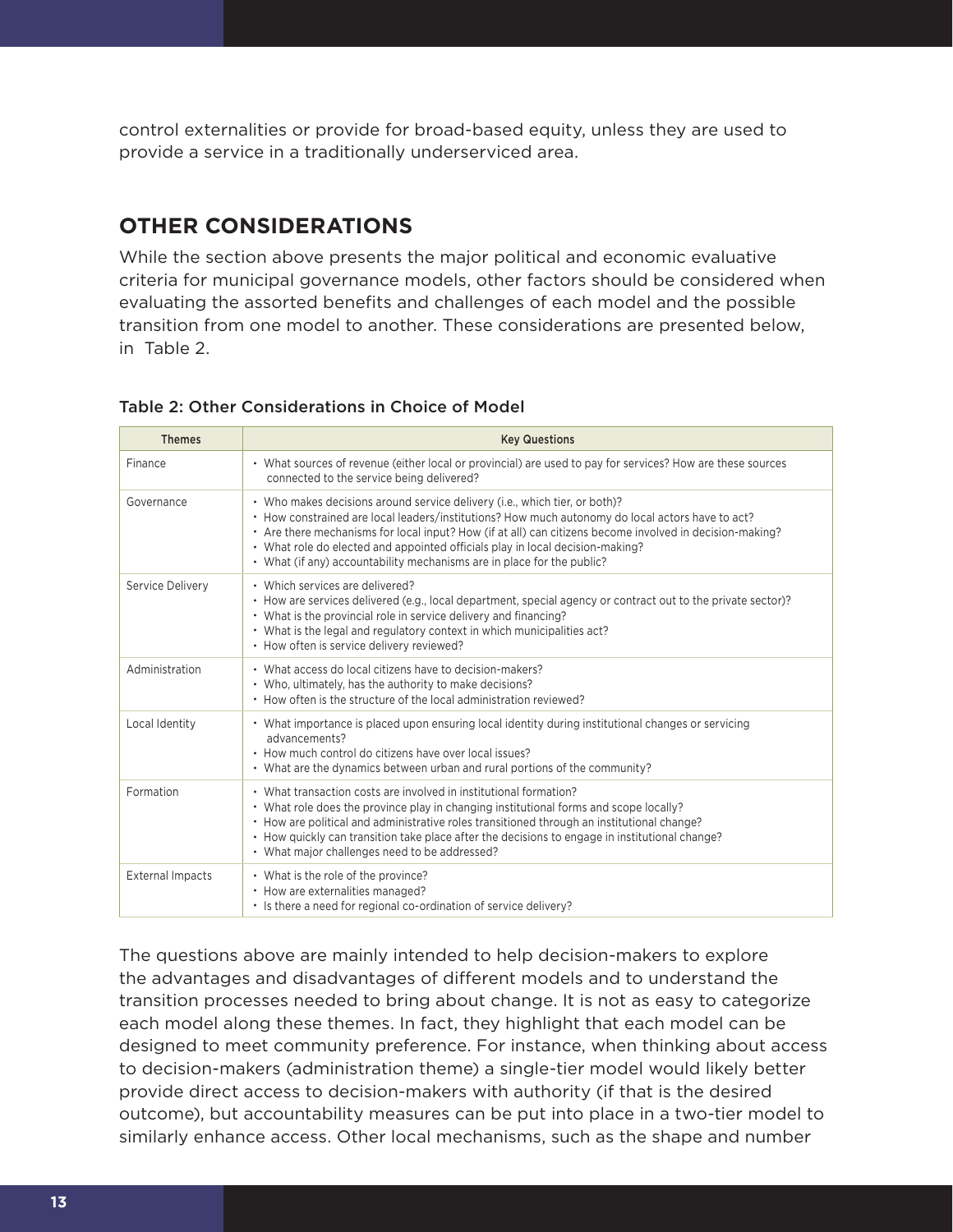of ward boundaries, could be adjusted to provide access to decision-makers in the community. As another example, the province's role is addressed in the formation category. What role should the province play? Substantial changes to the municipal system in any province generally require provincial intervention. If the province is not willing to intervene or entertain voluntary annexation or amalgamation requests, self-organizing models are the main solution available.

The questions above can also help guide process. For instance, local identity is included in the list. If there is a strong, historical affinity towards the identity of a community or municipality, the amalgamation process will be much more difficult, as will the ongoing transition to consolidate municipal operations after consolidation. Consideration of how to preserve the identity of consolidated communities would aid in this process. Similarly, strong and entrenched local identities may also prompt decision-makers to pursue self-organizing models instead.

## **CONCLUSION**

The goal of this brief report is to provide Alberta decision-makers with a comparative perspective on municipal governance arrangements from across Canada. An array of governance models is used across the country and these models can be broadly grouped into three main categories: single-tier, two-tier and self-organizing models. Each comes with benefits and challenges. Single-tier models excel at providing equity in servicing across a jurisdiction and provide clear lines of authority and accountability. They also often fail to contain their entire metropolitan area, leading to spillover effects and the need for other co-ordination mechanisms to control externalities. Two-tier models provide a balance, allowing regional servicing needs to be addressed by an upper tier government, while lower tier governments provide local services, all while effectively capturing economies of scale. However, this system can often appear chaotic, with multitudes of decisionmakers at both tiers and an occasionally confused accountability structure. Selforganizing models allow some flexibility for municipalities. They also keep municipal autonomy in place and allow for the provision of service and policy continuity without the need for provincial intervention.

Determining the best model to use depends on a variety of factors, including geography, available sources of finance and local preference. Each also has a range of benefits and challenges that need to be considered alongside these factors. Selforganizing models can also be used in both single-tier and two-tier systems, along with fragmented metropolitan systems to provide for service and policy continuity. Ultimately, communities need to decide on the governance model that best suits their needs. There is no one-size-fits-all approach.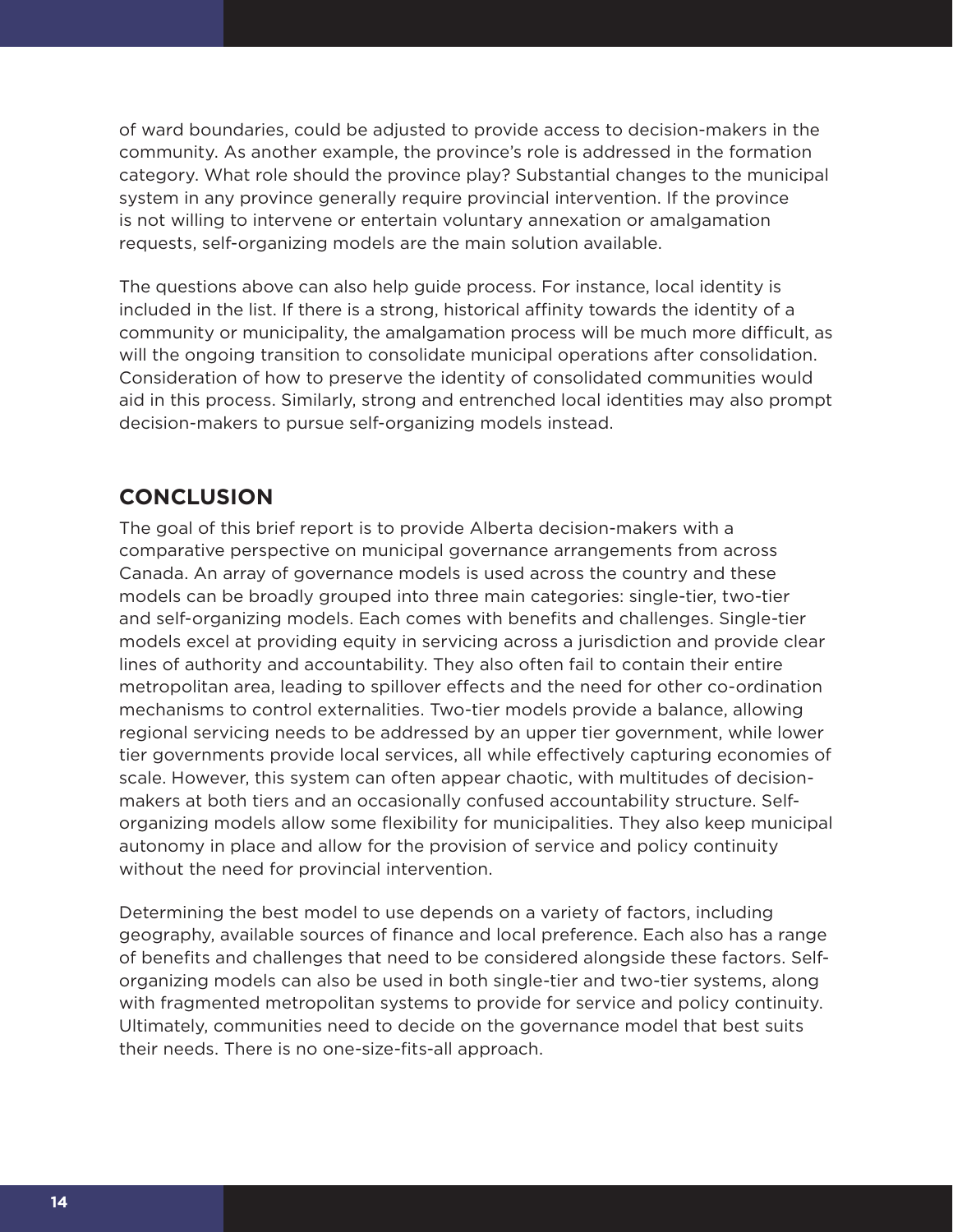### **REFERENCES**

- Atkins, Patricia, John Dewitt, and Jennifer Thangavelu. 1999. "The Emerging Regional Governance Network." National Association of Regional Councils and National Academy of Public Administration.
- Axworthy, Lloyd, Maureen Grant, Jim Cassidy, and George Siamandas. 1973. "Meetingthe Problems and Needs of Resident Advisory Groups." The Instituteof Urban Studies.
- Bahl, Roy. 2010. "Financing Metropolitan Cities." In Local Government Finance: *The Challenges of the 21st Century, Second Global Report on Decentralization and Democracy*. Barcelona: United Cities and Local Governments.
- Bahl, Roy, and Johannes Linn. 1992. *Urban Public Finance in Developing Countries*. New York: Oxford University Press.
- Bird, Richard. 1995. "Financing Local Services: Patterns, Problems and Possibilities." Major Report 31. Centre for Urban and Community Studies, University of Toronto.
- Bird, Richard, and Enid Slack. 1993. *Urban Public Finance in Canada*. Toronto: John Wiley and Sons.

Bish, Robert. 1971. *The Public Economy of Metropolitan Areas*. Chicago: Markham.

- ———. 2001. "Local Government Amalgamations: Discredited Nineteenth-Century Ideals Alive in the Twenty-First." Commentary. C.D. Howe Institute. Bish, Robert, and Vincent Ostrom. 1974. "Understanding Urban Government:
- Metropolitan Reform Reconsidered." American Enterprise Institute for Public Policy Research.
- Blom-Hansen, Jens. 2010. "Municipal Amalgamations and Common Pool Problems: The Danish Local Government Reforms in 2007." *Scandinavian Political* Studies 33(1): 51–73.
- Byrnes, Joel, and Brian Dollery. 2002. "Do Economies of Scale Exist in Australian Local Government? A Review of the Research Evidence." *Urban Policy and Research* 20(4): 391–414.
- Cashaback, David. 2001. "Regional District Governance in British Columbia: A Case Study in Aggregation." Institute on Governance.
- Charlot, S., S. Paty, and V. Piguet. 2012. "Does Fiscal Cooperation Increase Local Tax Rates in Urban Areas?" Working Paper. Grenoble: Institut national de la recherche agronomique.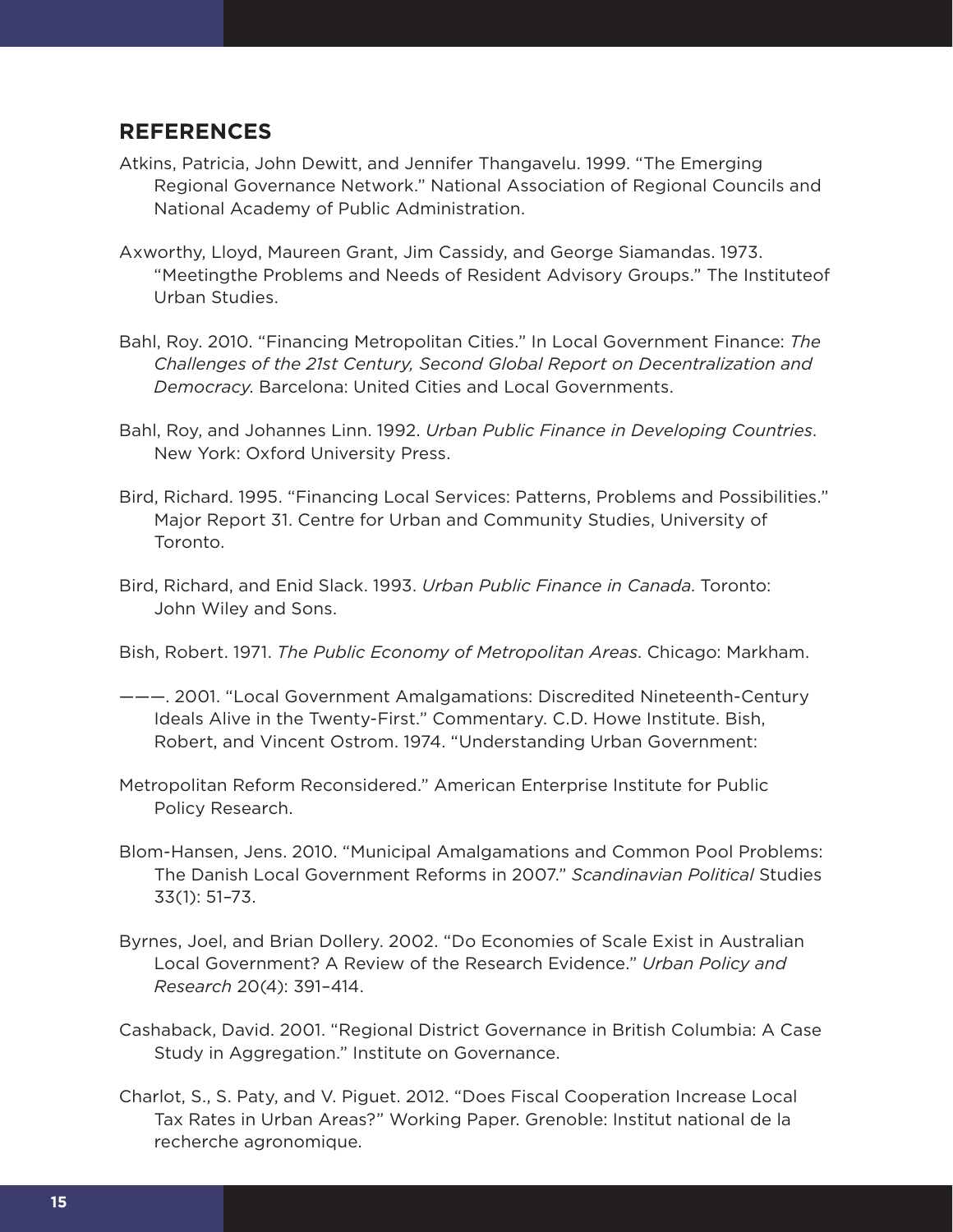- Côté, Andre. 2009. "The Maturing Metropolis: Governance in Toronto a Decade on from Amalgamation." Institute on Municipal Governance and Finance.
- Dalhberg, Matz. 2010. "Local Government in Sweden." In *Local Public Sector in Transition: A Nordic Perspective*, Antti Mosio, ed. Helsinki: Government Institute for Economic Research.
- Dollery, Brian, Bligh Grant, and Michael Kortt. 2012. *Councils in Cooperation: Shared Services and Australian Local Government*. Sydney: The Federated Press.
- Feiock, Richard C. 2013. "The Institutional Collective Action Framework." *Policy Studies Journal* 41: 397–425.
- Flyvbjerg, Bent. 2008. "Curbing Optimism Bias and Strategic Misrepresentation in Planning: Reference Class Forecasting in Practice." *European Planning Studies* 16(1): 3–21.
- Found, Adam. 2012. "Scale Economies in Fire and Police Services." IMFG Paper 12. Institute on Municipal Finance and Governance, University of Toronto.
- Fox, W. F., and T. Gurley. 2006. "Will Consolidation Improve Sub-National Governments?" Policy Research Working Paper 3913. The World Bank. Poverty
- Reduction and Economic Management, Public Sector Governance Group. Frisken, Frances. 2007. *The Public Metropolis: The Political Dynamics of Urban Expansion in the Toronto Region, 1924-2003*. Toronto: Canadian Scholars' Press.
- Golden, Anne, and Enid Slack. 2006. "Urban Governance Reform in Toronto: A Preliminary Assessment." In *Metropolitan Governing: Canadian Cases, Comparative Lessons*, Erin Razin and Patrick Smith, eds. Jerusalem: The Hebrew University of Jerusalem Magness Press.
- Gulick, Luther Harvey. 1962. *The Metropolitan Problem and American Ideas*. New York: Alfred A. Knopf.
- Hulst, Rudie, and Andre van Montfort. 2008. "Intermunicipal Cooperation: A Widespread Phenomenon." In Rudie Hulst and Andre van Montfort, eds. *Intermunicipal Cooperation in Europe*. Dordrecht, The Netherlands: Springer.
- Jones, Victor. 1942. *Metropolitan Government*. Chicago: The University of Chicago Press.
- Kiernan, Matthew, and David C. Walker. 1983. "Winnipeg." In *City Politics in Canada,* Warren Magnusson and Andrew Sancton, eds. Toronto: University of Toronto Press.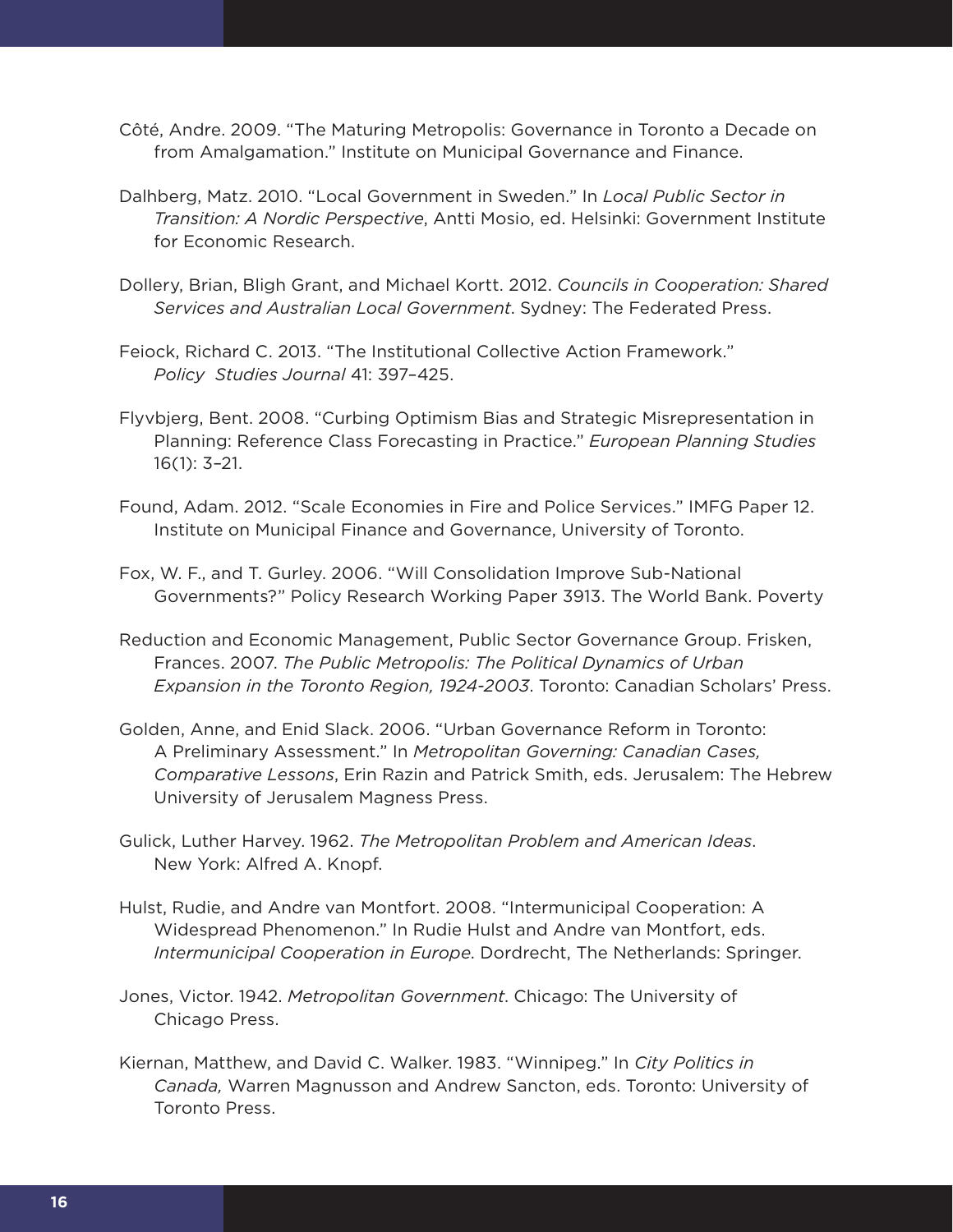- Kushner, Joseph, and David Siegel. 2003. "Effect of Municipal Amalgamations in Ontario on Political Representation and Accessibility." *Canadian Public Administration* 36(5): 1035–1051.
- ———. 2005. "Are Services Delivered More Efficiently After Municipal Amalgamations?" *Canadian Public Administration* 48(2): 251–67.
- Kusilek, Larry, and Trevor Price. 1988. "Ontario Municipal Policy Affecting Local Autonomy: A Case Involving Windsor and Toronto." *Urban History Review* 16(3): 257–262.
- McAllister, Mary Louise. 2004. *Governing Ourselves? The Politics of Canadian Communities*. Vancouver: UBC Press.
- Moisio, Antti, Heikki A. Loikkanen, and Lasse Oulasvirta. 2010. "Public Services at the Local Level – the Finnish Way." Policy Report 2. Helsinki: Government Institute for Economic Research.
- Nelles, Jennifer. 2009. "Civic Capital and the Dynamics of Intermunicipal Cooperation for Regional Economic Development." PhD thesis. The University of Toronto, Department of Political Science.
- Ostrom, Vincent, Charles Tiebout, and Robert Warren. 1961. "The Organization of Government in Metropolitan Regions: A Theoretical Inquiry." *American Political Science Review* 55, December: 831–842.
- Poel, Dale H. 2000. "Amalgamation Perspectives: Citizen Responses to Municipal Consolidation." *Canadian Journal of Regional Science* XXIII(1): 31–48.
- Post, Stephanie. 2004. "Metropolitan Area Governance and Institutional Collective Action." In Richard C. Feiock, ed. *Metropolitan Governance: Conflict, Competition and Cooperation*. Washington, DC: Georgetown University Press.
- Rusk, David. 2003. *Cities Without Suburbs*. Washington, DC: Woodrow Wilson Centre Press.
- Salet, William, Andy Thornley, and Anton Kreukels. 2003. *Metropolitan Governance and Spatial Planning: Comparative Case Studies of European City Regions*. London: Spon Press.
- Sancton, Andrew. 1996. "Reducing Costs by Consolidating Municipalities: New Brunswick, Nova Scotia and Ontario." *Canadian Public Administration* 39(3): 267–89.
- ———. 2000. *Merger Mania: The Assault on Local Government*. Montreal and Kingston: McGill-Queen's University Press.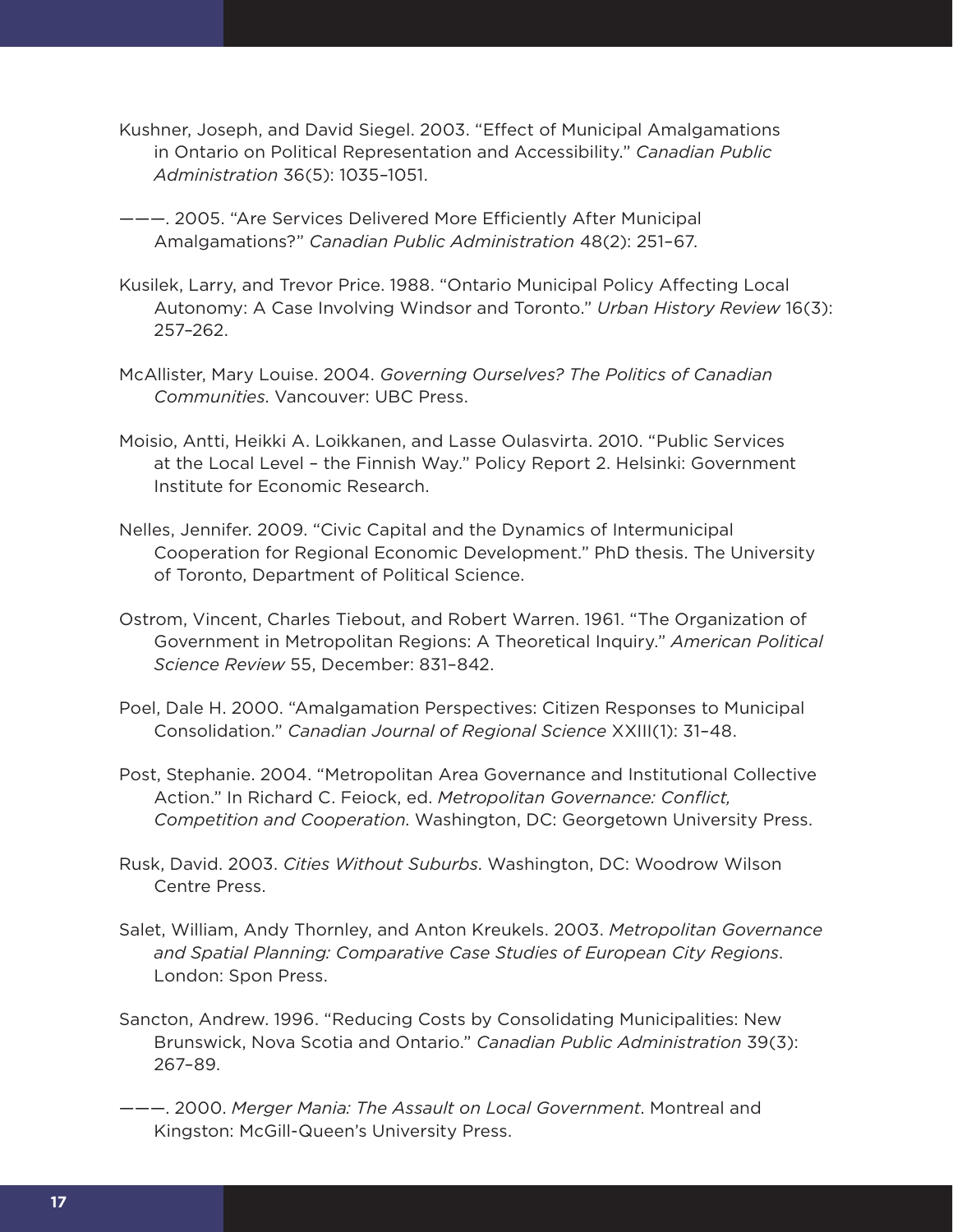- ———. 2011. *Canadian Local Government: An Urban Perspective*. Oxford: Oxford University Press.
- Savitch, H.V., and Ronald Vogel. 1996. *Regional Politics: America in a Post-City Age*. Thousand Oaks, CA: Sage.
- Schwartz, Harvey. 2001. "The Financial Implications of Amalgamation: The Case of the City of Toronto." Working Paper. York University – Economics.
- ———. 2003. "The Relevance of Toronto's New Governmental Structure for the 21st Century." Presented at the International Conference on Structural Reform and the Transformation of Organizations and Business. Homerton College, University of Cambridge, U.K. September 3–6, 2003.
- ———. 2004. "The Relevance of Toronto's New Governmental Structure for the 21st Century." *Canadian Journal of Regional Science* 27(1): 99–117.
- Siegel, David. 2005. "Municipal Reform in Ontario." In *Municipal Reform in Canada: Reconfiguration, Re-Empowerment and Rebalancing*, Joseph Garcea and Edward C. Lesage Jr., eds. Toronto: Oxford University Press.
- Slack, Enid. 2005. "Assessing Municipal Amalgamation in Toronto, Canada: What Has it Achieved?" National Security and Defence 11. Kyiv: Ukrainian Centre for Economic and Political Studies (Razumkov Centre).
- Slack, Enid, and Richard Bird. 2013. "Merging Municipalities? Is Bigger Better?" IMFG Papers 14. Institute on Municipal Finance and Governance.
- Slack, Enid, and Rupak Chattopadhyay. 2009. *Finance and Governance of Capital Cities in Federal Systems*. Montreal and Kingston: McGill-Queen's University Press.
- ———. 2013. *Governance and Finance of Metropolitan Areas in Federal Systems*. Toronto: Oxford University Press Canada.
- Slack, Enid, and André Côté. 2014. "Comparative Urban Governance." Future of Cities:

Working Paper. London, U.K.: Government Office for Science.

- Spicer, Zachary. 2014. "Too Big, Yet Still Too Small: The Mixed Legacy of the Montreal and Toronto Amalgamations." IMFG Perspectives 5. Institute on Municipal Finance and Governance.
- ———. 2015. "Regionalism, Municipal Organization and Inter-Local Cooperation in Canada." *Canadian Public Policy* 41: 137–150.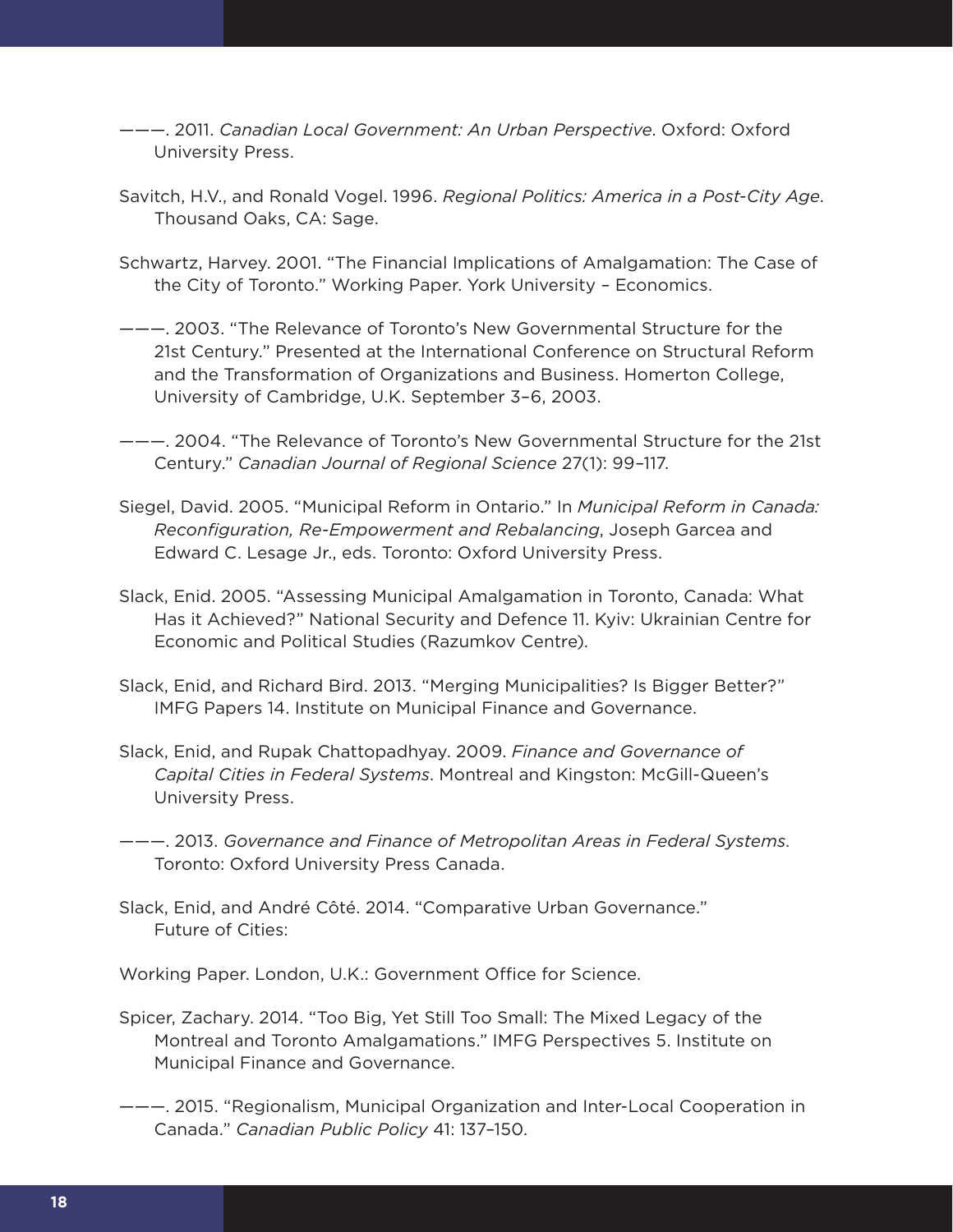- ———. 2016. *The Boundary Bargain: Growth, Development and the Future of City-County Separation*. Montreal: McGill-Queen's University Press.
- ———. 2017. "Bridging the Accountability and Transparency Gap in InterLocal Collaboration." *Local Government Studies*, 43(2): 388–407.
- Studenski, Paul. 1930. *The Government of Metropolitan Areas in the United States*. New York: National Municipal League.
- Taylor, Zack. 2020. "Theme and Variations: Metropolitan Governance in Canada." IMFG Paper No. 49. Institute of Municipal Finance and Governance.
- Tomas, M. 2012. "Exploring the Metropolitan Trap: The Case of Montréal." *International Journal of Urban and Regional Research*. 36(3): 554–567.
- Vaillancourt, François, and Jean-Philippe Meloche. 2013. "Public Finance in Montréal: In Search of Equity and Efficiency." IMFG Papers 15. Institute on Municipal Finance and Governance.
- Vogel, Ronald, and John Harrington. 2003. *Political Change in the Metropolis*. New York: Longman.
- Vojnovic, Igor. 1998. "Municipal Consolidation in the 1990s: An Analysis of British Columbia, New Brunswick and Nova Scotia." *Canadian Public Administration* 41(2): 239–83.
- Warner, Mildred E. 2015. "Municipal Size, Resources and Efficiency: Theoretical Bases for Shared Services and Consolidation." In *Municipal Shared Services and Consolidation: A Public Solutions Handbook*. New York: Routledge.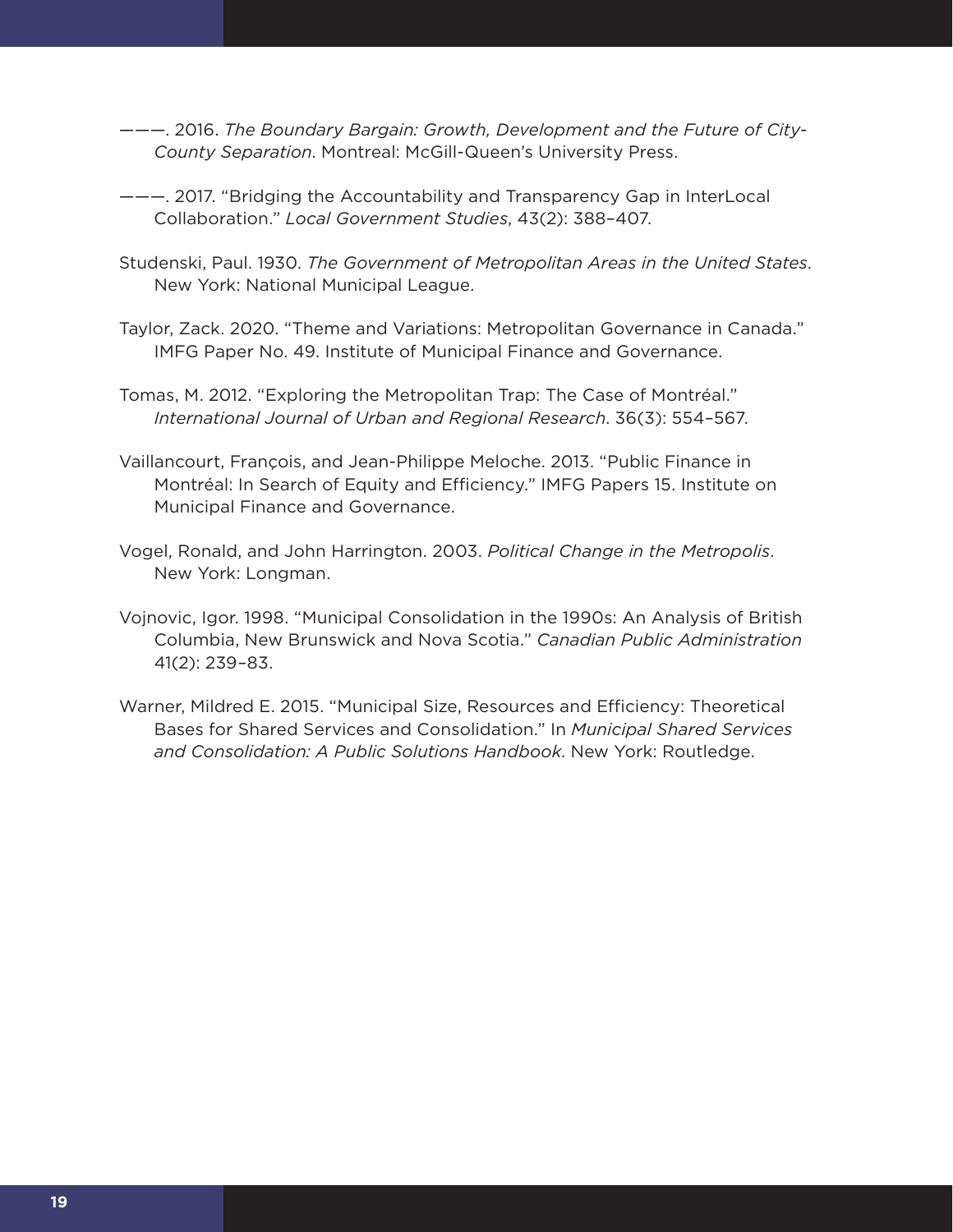#### **About the Authors**

**Zachary Spicer** is an associate professor in the School of Public Policy and Administration at York University in Toronto, Canada. He previously served as the director of research and outreach with the Institute of Public Administration of Canada (IPAC). Prior to joining IPAC, he served as a senior policy advisor with the Ontario Ministry of Municipal Affairs and Housing where he led components of the province's 2019 review of regional government. In addition to his work with the Ontario Public Service, Spicer has also served as a management and policy consultant, providing services to dozens of municipalities and municipal associations throughout Ontario. He began his career as an assistant professor in the Department of Political Science at Brock University, where he taught courses on local government and public sector management. He received a PhD in political science from the University of Western Ontario and completed post-doctoral fellowships at Wilfrid Laurier University and the University of Toronto's Institute on Municipal Finance and Governance. Spicer has written over 50 peer-reviewed articles, book chapters, policy reports and editorials on public policy and public administration. He is the author of three books, including a recently released textbook on municipal governance, *Local Government in Practice*. He is the recipient of two early career achievement awards — the Norton Long Young Scholars' Award and the Susan Clark Young Scholars' Award — from the urban politics section of the American Political Science Association.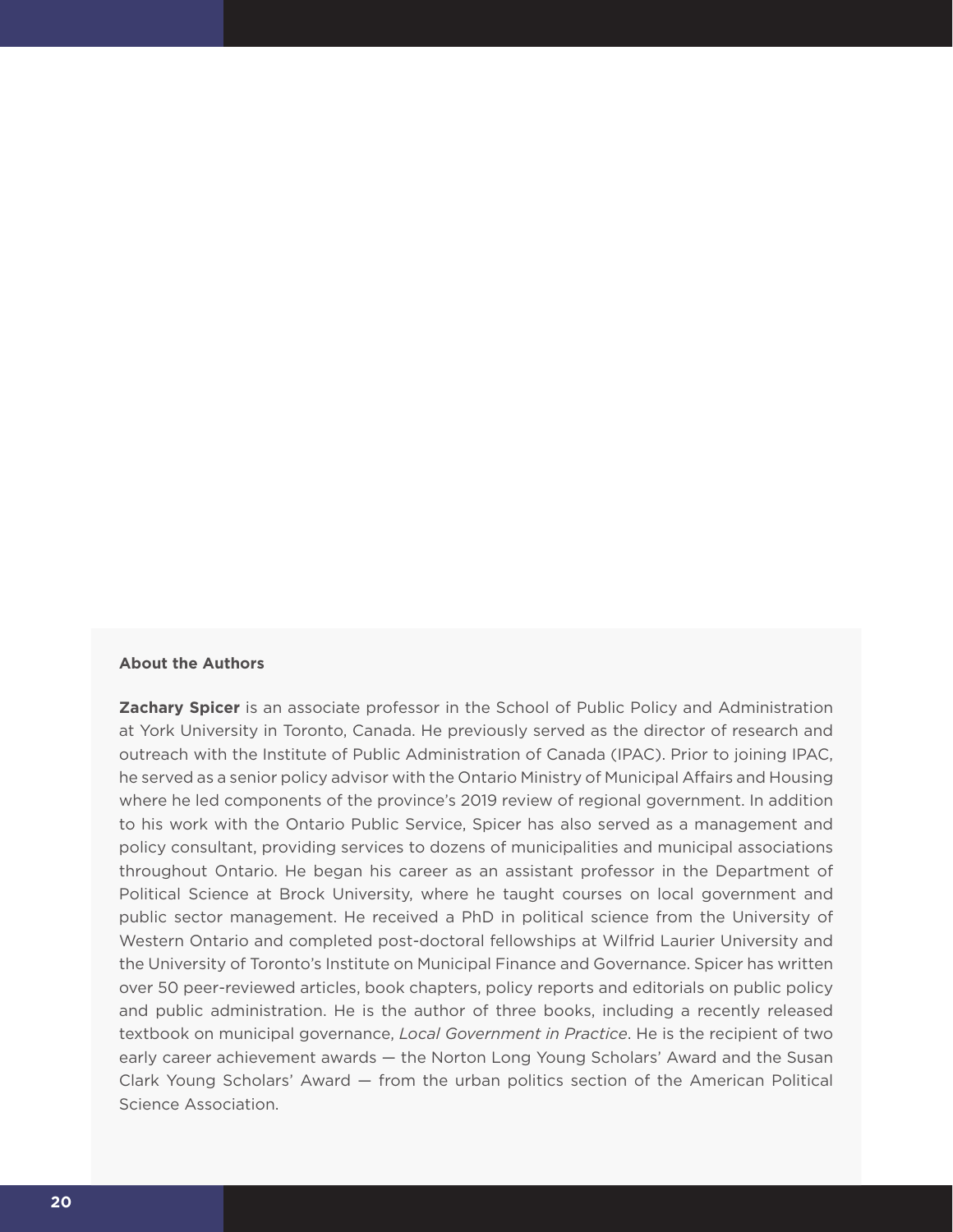### **ABOUT THE SCHOOL OF PUBLIC POLICY**

The School of Public Policy has become the flagship school of its kind in Canada by providing a practical, global and focused perspective on public policy analysis and practice in areas of energy and environmental policy, international policy and economic and social policy that is unique in Canada.

The mission of The School of Public Policy is to strengthen Canada's public service, institutions and economic performance for the betterment of our families, communities and country. We do this by:

- *Building capacity in Government* through the formal training of public servants in degree and non-degree programs, giving the people charged with making public policy work for Canada the hands-on expertise to represent our vital interests both here and abroad;
- *Improving Public Policy Discourse outside Government* through executive and strategic assessment programs, building a stronger understanding of what makes public policy work for those outside of the public sector and helps everyday Canadians make informed decisions on the politics that will shape their futures;
- *Providing a Global Perspective on Public Policy Research* through international collaborations, education, and community outreach programs, bringing global best practices to bear on Canadian public policy, resulting in decisions that benefit all people for the long term, not a few people for the short term.

The School of Public Policy relies on industry experts and practitioners, as well as academics, to conduct research in their areas of expertise. Using experts and practitioners is what makes our research especially relevant and applicable. Authors may produce research in an area which they have a personal or professional stake. That is why The School subjects all Research Papers to a double anonymous peer review. Then, once reviewers comments have been reflected, the work is reviewed again by one of our Scientific Directors to ensure the accuracy and validity of analysis and data.

#### **The School of Public Policy**

University of Calgary, Downtown Campus 906 8th Avenue S.W., 5th Floor Calgary, Alberta T2P 1H9 Phone: 403 210 3802

#### **DISTRIBUTION**

Our publications are available online at www.policyschool.ca.

#### **DISCLAIMER**

The opinions expressed in these publications are the authors' alone and therefore do not necessarily reflect the opinions of the supporters, staff, or boards of The School of Public Policy.

#### **COPYRIGHT**

Copyright © Spicer 2022. This is an open-access paper distributed under the terms of the Creative Commons license [CC BY-NC 4.0](https://creativecommons.org/licenses/by-nc/4.0/), which allows non-commercial sharing and redistribution so long as the original author and publisher are credited.

#### **ISSN**

ISSN 2560-8312 The School of Public Policy Publications (Print) ISSN 2560-8320 The School of Public Policy Publications (Online) **DATE OF ISSUE** May 2022

#### **MEDIA INQUIRIES AND INFORMATION**

For media inquiries, please contact Morten Paulsen at 403-220-2540. Our web site, www.policyschool.ca, contains more information about The School's events, publications, and staff.